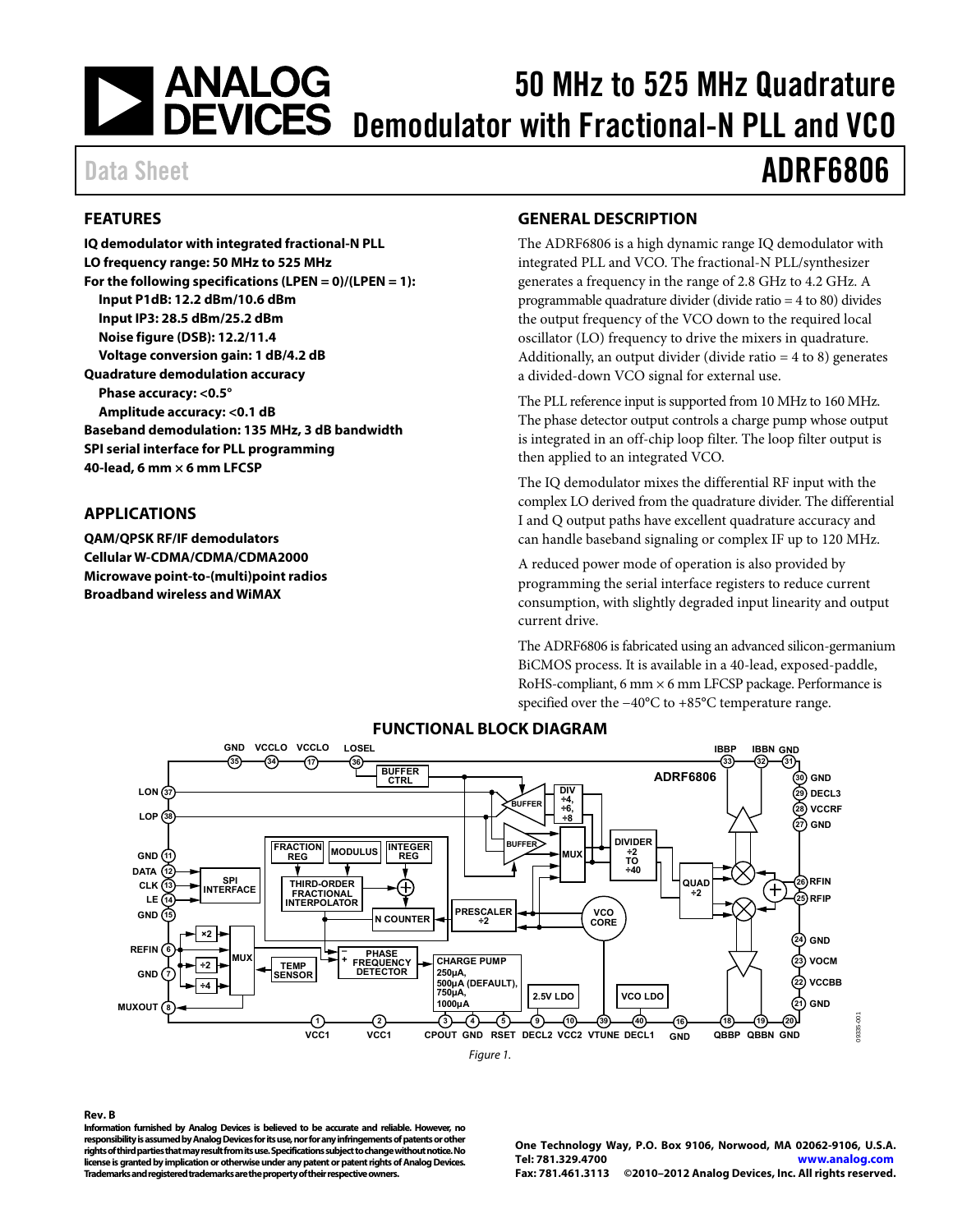# <span id="page-1-0"></span>**ADRF6806**

# **TABLE OF CONTENTS**

| Complementary Cumulative Distribution Functions (CCDF) |
|--------------------------------------------------------|
|                                                        |
|                                                        |
|                                                        |
|                                                        |
|                                                        |
|                                                        |
|                                                        |

### **REVISION HISTORY**

#### $3/12$ —Rev. A to Rev. B

| Changes to Phase Noise-Using 67 kHz Loop Filter Parameter, |  |
|------------------------------------------------------------|--|
| Table 1; Added Phase Noise-Using 2.5 kHz Loop Filter       |  |
| Parameter, Table 1; Added PLL Figure of Merit (FOM)        |  |
|                                                            |  |
| Changes to Figure 21 and Figure 24 to Figure 26 12         |  |
|                                                            |  |
|                                                            |  |
|                                                            |  |
|                                                            |  |
| Changes to EVM Measurements Section and Figure 42,         |  |
| Deleted Figure 43; Renumbered Sequentially  24             |  |
|                                                            |  |
|                                                            |  |
|                                                            |  |
|                                                            |  |
|                                                            |  |
|                                                            |  |
|                                                            |  |

 $6/11$ -Rev. Sp0 to Rev. A

| Evaluation Board Layout and Thermal Grounding 25 |
|--------------------------------------------------|
|                                                  |
|                                                  |
|                                                  |
|                                                  |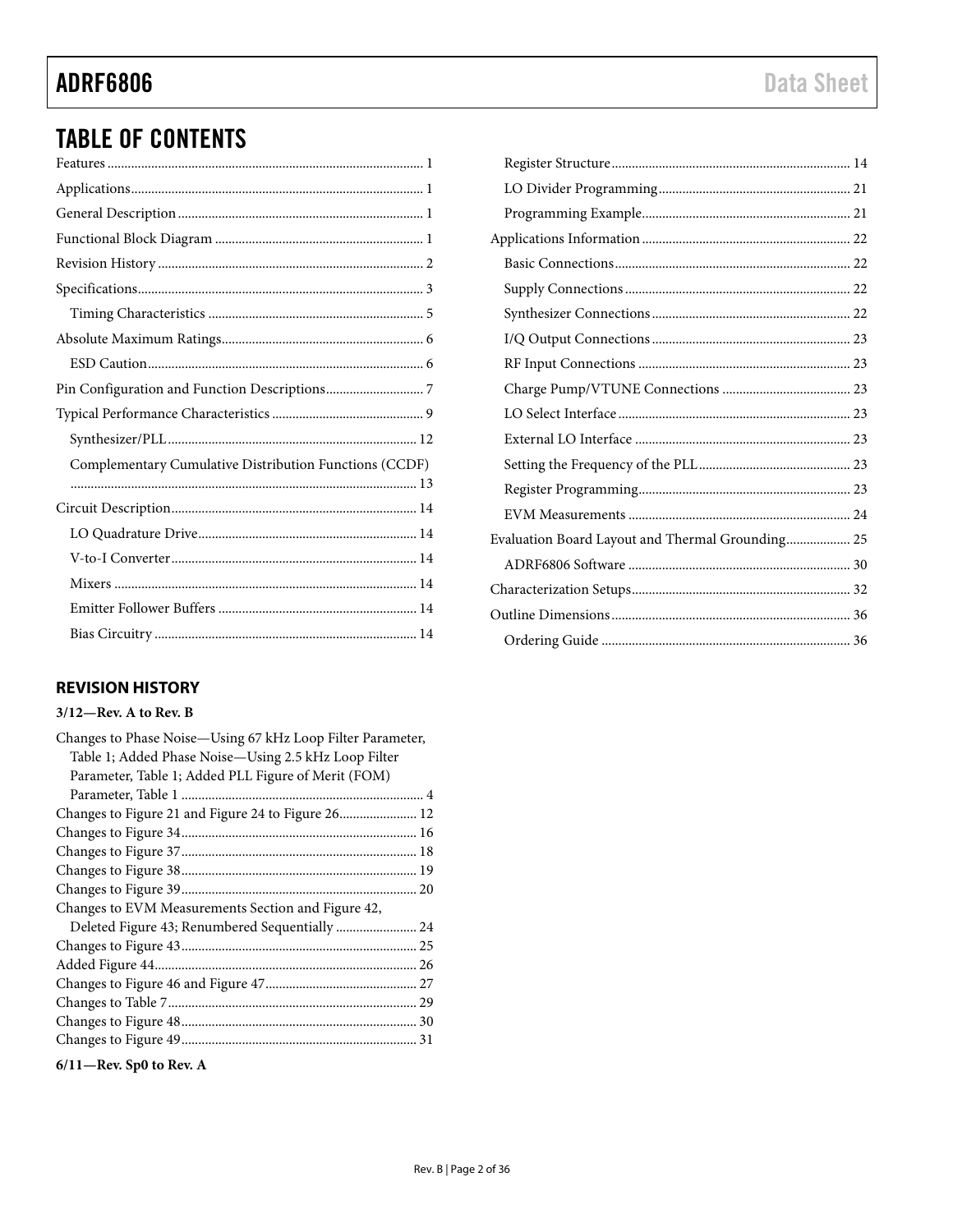# <span id="page-2-0"></span>SPECIFICATIONS

 $V_{S1}$  (V<sub>VCCBB</sub> and V<sub>VCCRF</sub>) = 5 V, and V<sub>S2</sub> (V<sub>VCC1</sub>, V<sub>VCC2</sub>, and V<sub>VCCLO</sub>) = 3.3 V; ambient temperature (T<sub>A</sub>) = 25°C; f<sub>REF</sub> = 26 MHz, f<sub>LO</sub> = 140 MHz,  $f_{BB} = 4.5 \text{ MHz}, R_{LOAD} = 450 \Omega$  differential, RF port driven from a 1:2 balun to step up the 50  $\Omega$  source impedance to match the 100  $\Omega$ differential RF input port impedance, all register and PLL settings use the recommended values shown in the [Register Structure](#page-13-1) section, unless otherwise noted.

| Table 1.                            |                                                                                                              |      |              |            |            |
|-------------------------------------|--------------------------------------------------------------------------------------------------------------|------|--------------|------------|------------|
| <b>Parameter</b>                    | <b>Test Conditions/Comments</b>                                                                              | Min  | <b>Typ</b>   | <b>Max</b> | Unit       |
| <b>FREQUENCY RANGE</b>              |                                                                                                              | 50   |              | 525        | <b>MHz</b> |
| RF INPUT @ 140 MHz                  | RFIP, RFIN pins                                                                                              |      |              |            |            |
| Input Return Loss                   | Relative to 100 $\Omega$                                                                                     |      | $-11.7$      |            | dB         |
| Input P1dB                          | $LPEN = 0$ (standard power mode)                                                                             |      | 12.2         |            | dBm        |
|                                     | $LPEN = 1$ (low power mode)                                                                                  |      | 10.6         |            | dBm        |
| Second-Order Input Intercept (IIP2) | LPEN = $0$ ; -5 dBm each tone                                                                                |      | >65          |            | dBm        |
|                                     | LPEN = $1; -5$ dBm each tone                                                                                 |      | $>60$        |            | dBm        |
| Third-Order Input Intercept (IIP3)  | LPEN = $0$ ; -5 dBm each tone                                                                                |      | 28.5         |            | dBm        |
|                                     | LPEN = $1; -5$ dBm each tone                                                                                 |      | 25.2         |            | dBm        |
| Noise Figure                        | Double sideband from RF to either I or Q output; LPEN = 0                                                    |      | 12.2         |            | dB         |
|                                     | Double sideband from RF to either I or Q output; LPEN = 1                                                    |      | 11.4         |            | dB         |
|                                     | With a -5 dBm interferer 5 MHz away                                                                          |      | 14           |            | dB         |
| LO-to-RF Leakage                    | At 1 $\times$ LO frequency, 100 $\Omega$ termination at the RF port                                          |      | $-70$        |            | dBm        |
| I/Q BASEBAND OUTPUTS                | IBBP, IBBN, QBBP, QBBN pins                                                                                  |      |              |            |            |
| Voltage Conversion Gain             | 450 Ω differential load across IBBP, IBBN (or QBBP, QBBN);<br>$LPEN = 0$                                     |      | 1            |            | dB         |
|                                     | 450 Ω differential load across IBBP, IBBN (or QBBP, QBBN);<br>$LPEN = 1$                                     |      | 4.2          |            | dB         |
| Demodulation Bandwidth              | 1 V p-p signal 3 dB bandwidth; LPEN = 0                                                                      |      | 170          |            | <b>MHz</b> |
|                                     | 1 V p-p signal 3 dB bandwidth; LPEN = 1                                                                      |      | 135          |            | <b>MHz</b> |
| <b>Ouadrature Phase Error</b>       |                                                                                                              |      | 0.3          |            | Degrees    |
| I/Q Amplitude Imbalance             |                                                                                                              |      | 0.05         |            | dB         |
| Output DC Offset (Differential)     |                                                                                                              |      | ±8           |            | mV         |
| Output Common-Mode Reference        | VOCM applied input voltage                                                                                   | 1.55 | 1.65         | 1.75       | V          |
| Common-Mode Offset                  | $ (V_{IBBP} + V_{IBBN})/2 - V_{VOCM} ,  (V_{QBBP} + V_{QBBN})/2 - V_{VOCM} $                                 |      | 25           |            | mV         |
| <b>Gain Flatness</b>                | Any 5 MHz                                                                                                    |      | 0.2          |            | dB p-p     |
| Maximum Output Swing                | Differential 450 $\Omega$ load                                                                               |      | 3            |            | V p-p      |
|                                     | Differential 200 $\Omega$ load                                                                               |      | 2.4          |            | V p-p      |
| Maximum Output Current              | Each pin                                                                                                     |      | 6            |            | mA p-p     |
| LO INPUT/OUTPUT                     | LOP, LON                                                                                                     |      |              |            |            |
| Output Level (LPEN $= 0$ )          | Into a differential 50 $\Omega$ load, LO buffer enabled (output<br>$frequency = 800 MHz$                     |      | $\mathbf{1}$ |            | dBm        |
| Output Level (LPEN = 1)             | Into a differential 50 $\Omega$ load, LO buffer enabled (output<br>$frequency = 800 MHz$                     |      | $-0.75$      |            | dBm        |
| Input Level                         | Externally applied 2xLO, PLL disabled                                                                        |      | 0            |            | dBm        |
| Input Impedance                     | Externally applied 2xLO, PLL disabled                                                                        |      | 50           |            | Ω          |
| LO Main Divider Range               | VCO to mixer, including quadrature divider, see Table 5 for<br>supported divider modes                       | 8    |              | 80         |            |
| VCO Output Divider Range            | VCO to (LOP, LON), see Table 6 for supported output divider<br>modes                                         | 4    |              | 8          |            |
| <b>VCO Operating Frequency</b>      |                                                                                                              | 2800 |              | 4200       | MHz        |
| SYNTHESIZER SPECIFICATIONS          | All synthesizer specifications measured with recommended<br>settings provided in Figure 33 through Figure 40 |      |              |            |            |
| <b>Channel Spacing</b>              | $f_{\text{PFD}} = 26 \text{ MHz}$                                                                            |      | 25           |            | kHz        |
| PLL Bandwidth                       | Can be adjusted with off-chip loop filter component values<br>and R <sub>SET</sub>                           |      | 67           |            | kHz        |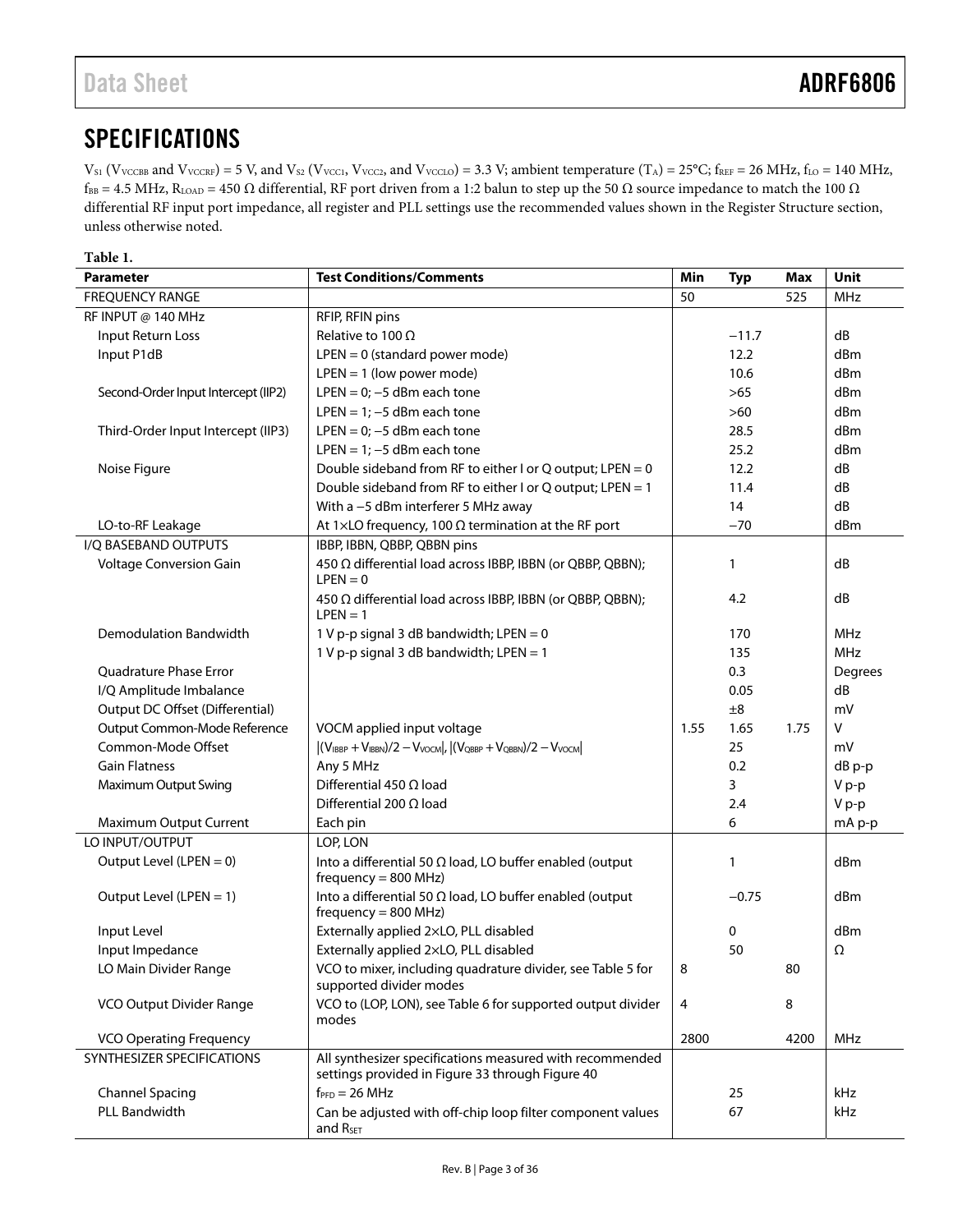| <b>Parameter</b>                                | <b>Test Conditions/Comments</b>                                                                              | Min          | <b>Typ</b> | Max   | Unit           |
|-------------------------------------------------|--------------------------------------------------------------------------------------------------------------|--------------|------------|-------|----------------|
| <b>SPURS</b>                                    | $f_{LO}$ = 140 MHz, $f_{REF}$ = 26 MHz, $f_{PFD}$ = 26 MHz, measured at BB                                   |              |            |       |                |
|                                                 | outputs with $f_{BB} = 50$ MHz                                                                               |              |            |       |                |
|                                                 |                                                                                                              |              |            |       |                |
| Reference Spurs                                 | $f_{REF}$ = 26 MHz, $f_{PFD}$ = 26 MHz                                                                       |              | $-95$      |       | dBc            |
|                                                 | $f_{\rm{REF}}/2$                                                                                             |              | $-106$     |       | dBc            |
|                                                 | $f_{REF} \times 2$                                                                                           |              | $-100$     |       | dBc            |
|                                                 | $f_{REF} \times 3$                                                                                           |              | $-105$     |       | dBc            |
| PHASE NOISE-USING 67 kHz LOOP                   | $f_{LO}$ = 140 MHz, $f_{REF}$ = 26 MHz, $f_{PFD}$ = 26 MHz, measured at BB                                   |              |            |       |                |
| <b>FILTER</b>                                   | outputs with $f_{BB} = 50$ MHz                                                                               |              |            |       |                |
|                                                 | @ 1 kHz offset                                                                                               |              | $-117$     |       | dBc/Hz         |
|                                                 | @ 10 kHz offset                                                                                              |              | $-124$     |       | dBc/Hz         |
|                                                 | @ 100 kHz offset                                                                                             |              | $-127$     |       | dBc/Hz         |
|                                                 | @ 500 kHz offset                                                                                             |              | $-146$     |       | dBc/Hz         |
|                                                 | @ 1 MHz offset                                                                                               |              | $-149$     |       | dBc/Hz         |
|                                                 | @ 5 MHz offset                                                                                               |              | $-151$     |       | dBc/Hz         |
|                                                 | @ 10 MHz offset                                                                                              |              | $-153$     |       | dBc/Hz         |
| <b>Integrated Phase Noise</b>                   | 1 kHz to 10 MHz integration bandwidth                                                                        |              | 0.03       |       | $^{\circ}$ rms |
| PHASE NOISE-USING 2.5 kHz LOOP<br><b>FILTER</b> | $f_{LO}$ = 900 MHz, $f_{REF}$ = 26 MHz, $f_{PFD}$ = 26 MHz, measured at BB<br>outputs with $f_{BB} = 50$ MHz |              |            |       |                |
|                                                 | @ 1 kHz offset                                                                                               |              | $-95$      |       | dBc/Hz         |
|                                                 | @ 10 kHz offset                                                                                              |              | $-110$     |       | dBc/Hz         |
|                                                 | @ 100 kHz offset                                                                                             |              | $-136$     |       | dBc/Hz         |
|                                                 | @ 500 kHz offset                                                                                             |              | $-149$     |       | dBc/Hz         |
|                                                 | @ 1 MHz offset                                                                                               |              | $-149.5$   |       | dBc/Hz         |
|                                                 | @ 5 MHz offset                                                                                               |              | $-151$     |       | dBc/Hz         |
|                                                 | @ 10 MHz offset                                                                                              |              | $-153$     |       | dBc/Hz         |
| PLL FIGURE OF MERIT (FOM)                       | Measured with $f_{REF} = 26 \text{ MHz}$ , $f_{PFD} = 26 \text{ MHz}$                                        |              | $-215.4$   |       | dBc/Hz/Hz      |
|                                                 | Measured with $f_{REF} = 104$ MHz, $f_{PFD} = 26$ MHz                                                        |              | $-220.9$   |       | dBc/Hz/Hz      |
| <b>Phase Detector Frequency</b>                 |                                                                                                              | 20           | 26         | 40    | <b>MHz</b>     |
| REFERENCE CHARACTERISTICS                       | REFIN, MUXOUT pins                                                                                           |              |            |       |                |
| <b>REFIN Input Frequency</b>                    | Usable range                                                                                                 | 9            |            | 160   | MHz            |
| <b>REFIN Input Capacitance</b>                  |                                                                                                              |              | 4          |       | pF             |
| <b>MUXOUT Output Level</b>                      | V <sub>OL</sub> (lock detect output selected)                                                                |              |            | 0.25  | V              |
|                                                 | V <sub>OH</sub> (lock detect output selected)                                                                | 2.7          |            |       | v              |
| <b>REFOUT Duty Cycle</b>                        |                                                                                                              |              | 50         |       | %              |
| <b>CHARGE PUMP</b>                              |                                                                                                              |              |            |       |                |
| Pump Current                                    |                                                                                                              |              | 500        |       | μA             |
| <b>Output Compliance Range</b>                  |                                                                                                              | 1            |            | 2.8   | v              |
| <b>LOGIC INPUTS</b>                             | CLK, DATA, LE pins                                                                                           |              |            |       |                |
| Input High Voltage, VINH                        |                                                                                                              | 1.4          |            | 3.3   | $\vee$         |
| Input Low Voltage, VINL                         |                                                                                                              | $\mathbf{0}$ |            | 0.7   | v              |
| Input Current, INH/INL                          |                                                                                                              |              | 0.1        |       | μA             |
| Input Capacitance, CIN                          |                                                                                                              |              | 5          |       | pF             |
| <b>POWER SUPPLIES</b>                           | VCC1, VCC2, VCCLO, VCCBB, VCCRF pins                                                                         |              |            |       |                |
| Voltage Range (3.3 V)                           | VCC1, VCC2, VCCLO                                                                                            | 3.135        | 3.3        | 3.465 | $\vee$         |
| Voltage Range (5 V)                             | <b>VCCBB, VCCRF</b>                                                                                          | 4.75         | 5          | 5.25  | V              |
| Supply Current $(3.3 V)$ (LPEN = 0)             | Normal Rx mode                                                                                               |              | 209        |       | mA             |
|                                                 | Rx mode with LO buffer enabled                                                                               |              | 270        |       | mA             |
| Supply Current $(5 V)$ (LPEN = 0)               | Normal Rx mode                                                                                               |              | 86         |       | mA             |
|                                                 | Rx mode with LO buffer enabled                                                                               |              | 86         |       | mA             |
| Supply Current (3.3 V) (LPEN = 1)               | Normal Rx mode                                                                                               |              | 205        |       | mA             |
|                                                 | Rx mode with LO buffer enabled                                                                               |              | 258        |       | mA             |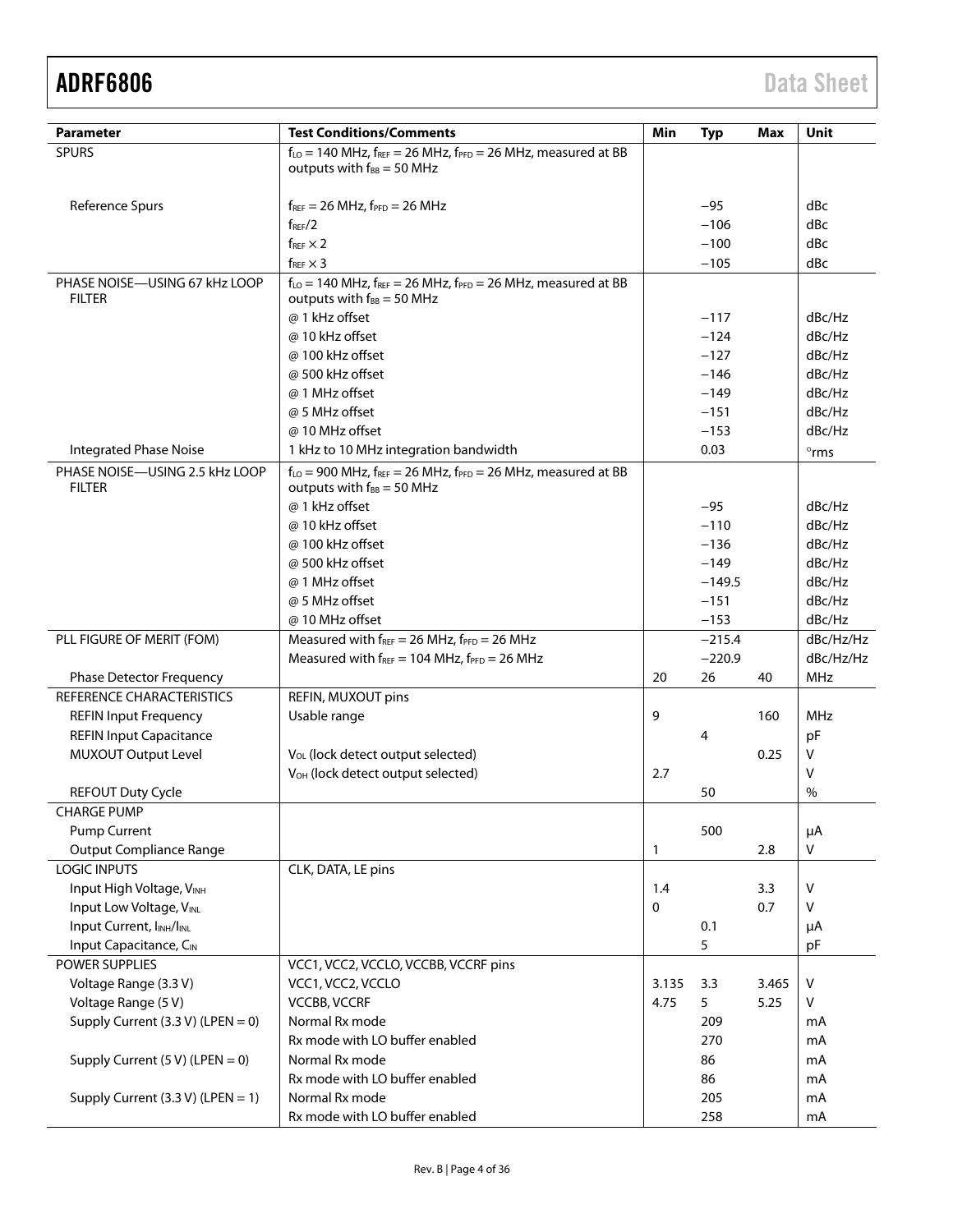<span id="page-4-0"></span>

| <b>Parameter</b>                  | <b>Test Conditions/Comments</b> | Min | <b>Typ</b> | Max | Unit |
|-----------------------------------|---------------------------------|-----|------------|-----|------|
| Supply Current $(5 V)$ (LPEN = 1) | Normal Rx mode                  |     | 75         |     | mA   |
|                                   | Rx mode with LO buffer enabled  |     | 75         |     | mA   |
| Supply Current (5 V)              | Power-down mode                 |     | 10         |     | mA   |
| Supply Current (3.3 V)            | Power-down mode                 |     | 15         |     | mA   |

### **TIMING CHARACTERISTICS**

 $V_{S1}$  (V<sub>VCCBB</sub> and V<sub>VCCRF</sub>) = 5 V, and V<sub>S2</sub> (V<sub>VCC1</sub>, V<sub>VCC2</sub>, and V<sub>VCC10</sub>) = 3.3 V.

#### **Table 2.**

| <b>Parameter</b> | Limit at $T_{MIN}$ to $T_{MAX}$ (B Version) | Unit   | <b>Test Conditions/Comments</b> |
|------------------|---------------------------------------------|--------|---------------------------------|
| $t_1$            | 20                                          | ns min | LE Setup Time                   |
| t <sub>2</sub>   | 10                                          | ns min | DATA to CLK setup time          |
| $t_3$            | 10                                          | ns min | DATA to CLK hold time           |
| t <sub>4</sub>   | 25                                          | ns min | CLK high duration               |
| t <sub>5</sub>   | 25                                          | ns min | CLK low duration                |
| t6               | 10                                          | ns min | CLK to LE setup time            |
| t <sub>7</sub>   | 20                                          | ns min | LE pulse width                  |

<span id="page-4-1"></span>

Figure 2. Timing Diagram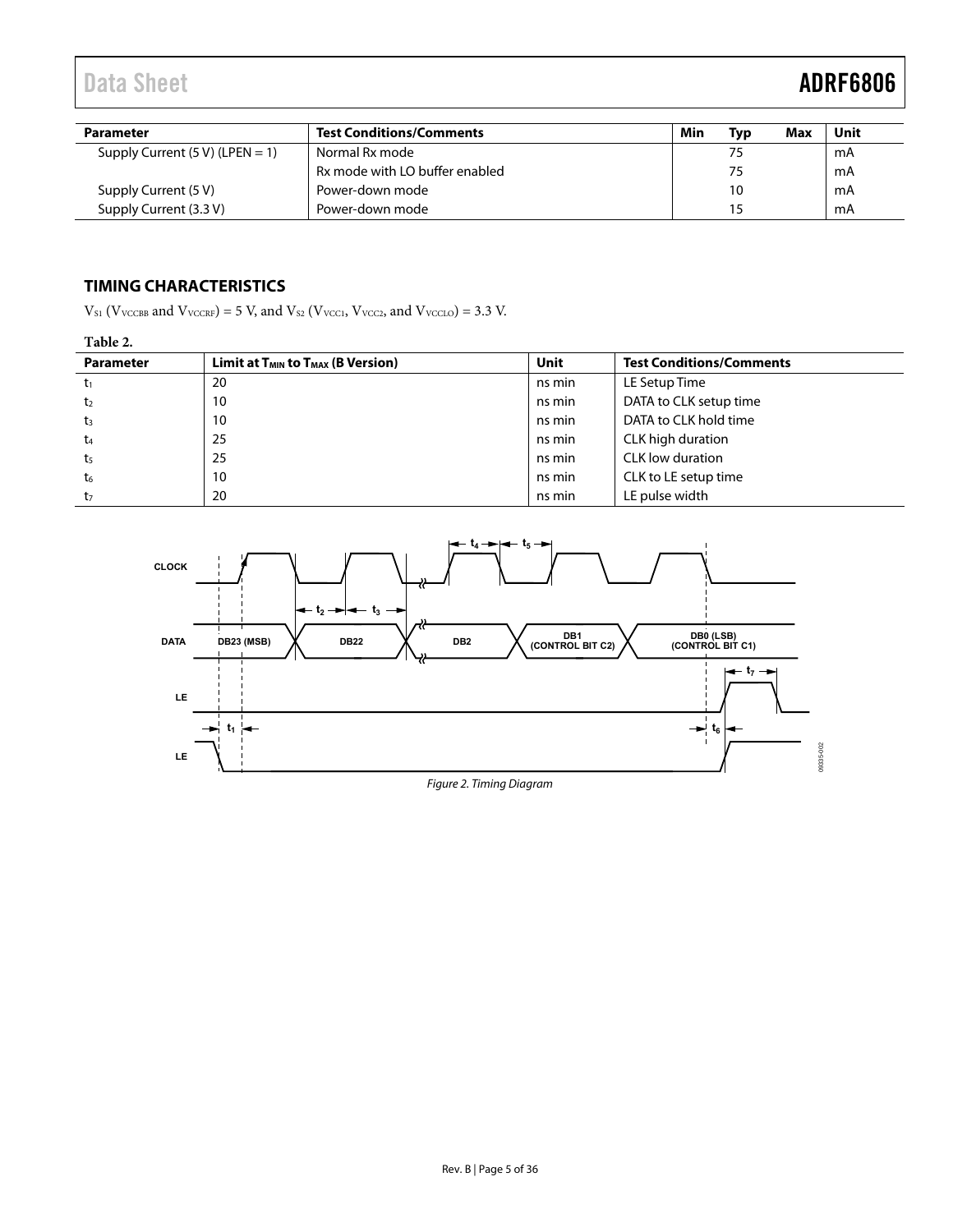# <span id="page-5-0"></span>ABSOLUTE MAXIMUM RATINGS

| Table 3.                                                 |                                     |
|----------------------------------------------------------|-------------------------------------|
| <b>Parameter</b>                                         | Rating                              |
| Supply Voltage, VCCBB and VCCRF (V <sub>S1</sub> )       | $-0.5$ V to $+5.5$ V                |
| Supply Voltage, VCC1, VCC2, and VCCLO (V <sub>S2</sub> ) | $-0.5$ V to $+3.6$ V                |
| Digital I/O, CLK, DATA, and LE                           | $-0.3 V$ to $+3.6 V$                |
| RFIP and RFIN (Each Pin AC-Coupled)                      | 13 dBm                              |
| $\theta_{JA}$ (Exposed Paddle Soldered Down)             | $30^{\circ}$ C/W                    |
| <b>Maximum Junction Temperature</b>                      | $150^{\circ}$ C                     |
| <b>Operating Temperature Range</b>                       | $-40^{\circ}$ C to $+85^{\circ}$ C  |
| Storage Temperature Range                                | $-65^{\circ}$ C to $+150^{\circ}$ C |

Stresses above those listed under Absolute Maximum Ratings may cause permanent damage to the device. This is a stress rating only; functional operation of the device at these or any other conditions above those indicated in the operational section of this specification is not implied. Exposure to absolute maximum rating conditions for extended periods may affect device reliability.

#### **ESD CAUTION**



ESD (electrostatic discharge) sensitive device. Charged devices and circuit boards can discharge<br>without detection. Although this product features patented or proprietary protection circuitry, damage may occur on devices subjected to high energy ESD. Therefore, proper ESD precautions should be taken to avoid performance degradation or loss of functionality.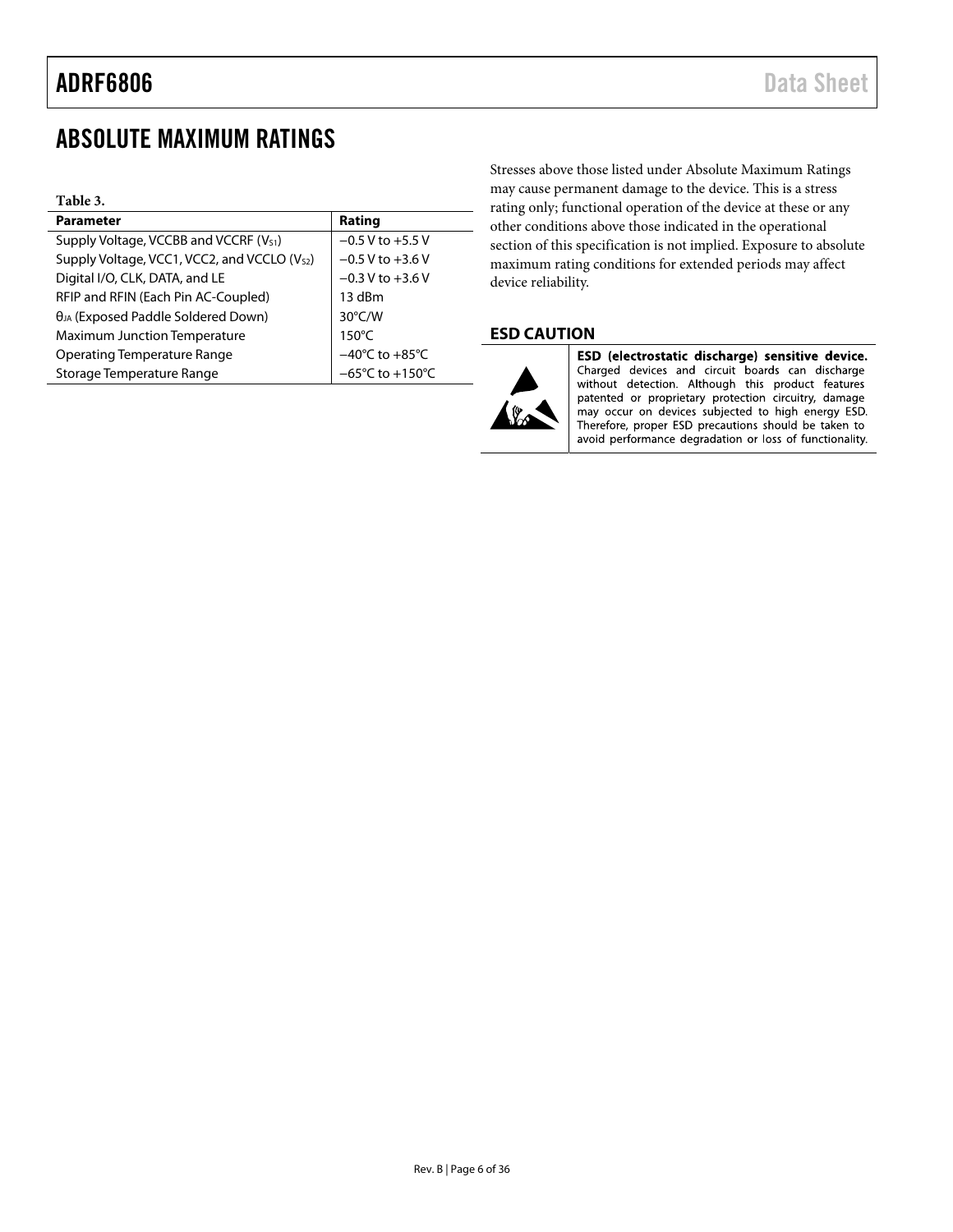# <span id="page-6-1"></span><span id="page-6-0"></span>PIN CONFIGURATION AND FUNCTION DESCRIPTIONS



Figure 3. Pin Configuration

<span id="page-6-2"></span>

| Pin No.                                         | <b>Mnemonic</b>  | <b>Description</b>                                                                                                                                                                                                                                                                                                                                                                                                                                                                                                                       |
|-------------------------------------------------|------------------|------------------------------------------------------------------------------------------------------------------------------------------------------------------------------------------------------------------------------------------------------------------------------------------------------------------------------------------------------------------------------------------------------------------------------------------------------------------------------------------------------------------------------------------|
| 1, 2                                            | VCC <sub>1</sub> | The 3.3 V power supply for VCO and PLL.                                                                                                                                                                                                                                                                                                                                                                                                                                                                                                  |
|                                                 | <b>CPOUT</b>     | Charge Pump Output Pin. Connect this pin to VTUNE through the loop filter.                                                                                                                                                                                                                                                                                                                                                                                                                                                               |
| 4, 7, 11, 15, 16, 20,<br>21, 24, 27, 30, 31, 35 | <b>GND</b>       | Connect these pins to a low impedance ground plane.                                                                                                                                                                                                                                                                                                                                                                                                                                                                                      |
|                                                 | <b>RSET</b>      | Charge Pump Current. The nominal charge pump current can be set to 250 µA, 500 µA, 750 µA, or 1 mA<br>using DB10 and DB11 of Register 4 and by setting DB18 to 0 (internal reference current). In this mode, no<br>external $R_{\text{SET}}$ is required. If DB18 is set to 1, the four nominal charge pump currents ( $I_{\text{NOMINAL}}$ ) can be<br>externally tweaked according to the following equation where the resulting value is in units of ohms.<br>$R_{SET} = \left[\frac{217.4 \times I_{CP}}{I_{NOMINAL}}\right] - 37.8$ |
| 6                                               | <b>REFIN</b>     | Reference Input. Nominal input level is 1 V p-p. Input range is 9 MHz to 160 MHz.                                                                                                                                                                                                                                                                                                                                                                                                                                                        |

|  |  | <b>Table 4. Pin Function Descriptions</b> |
|--|--|-------------------------------------------|
|--|--|-------------------------------------------|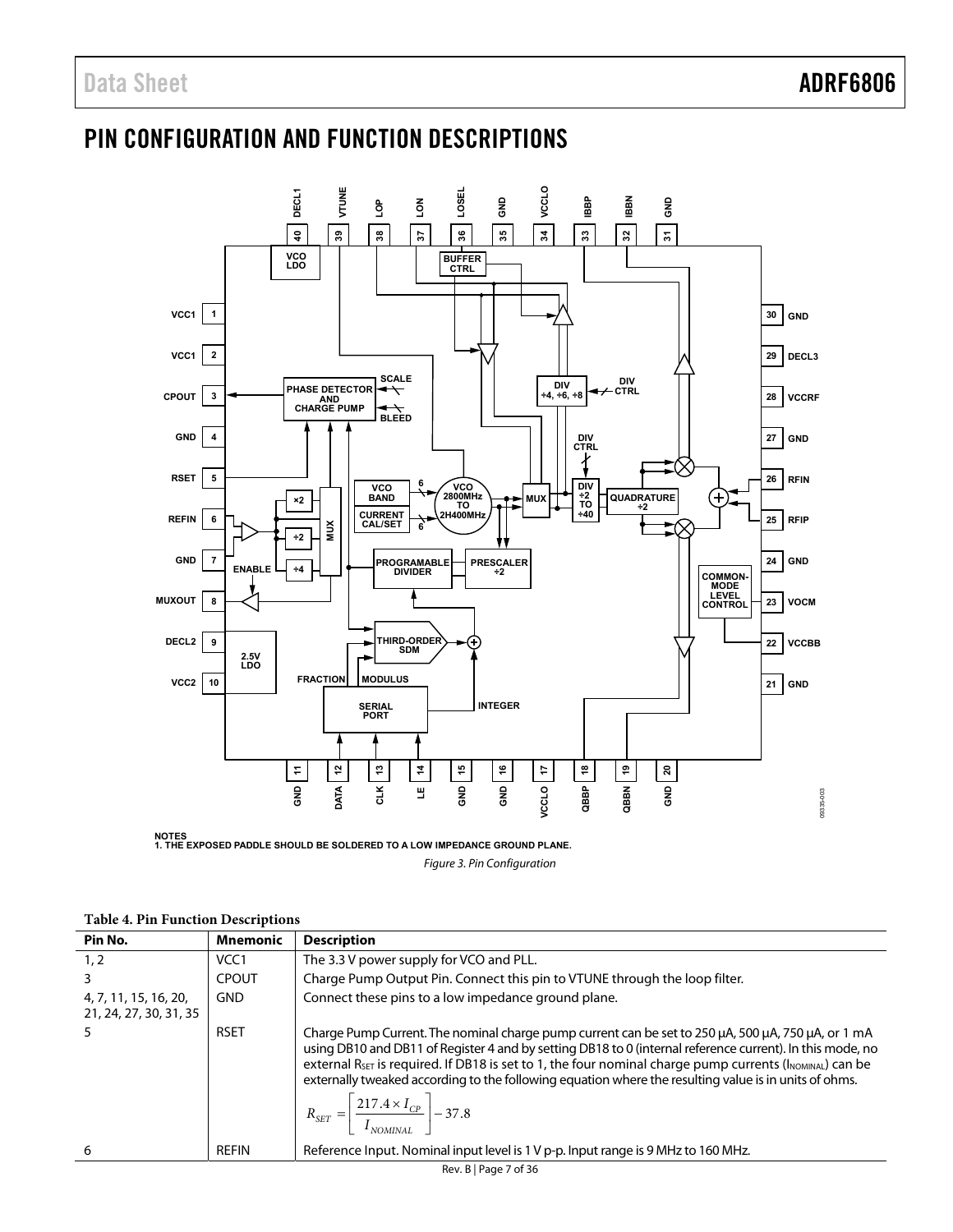| Pin No. | <b>Mnemonic</b>   | <b>Description</b>                                                                                                                                                                                                                                                                                                                                                                                                                                                                                                                                                                                                                                                                        |
|---------|-------------------|-------------------------------------------------------------------------------------------------------------------------------------------------------------------------------------------------------------------------------------------------------------------------------------------------------------------------------------------------------------------------------------------------------------------------------------------------------------------------------------------------------------------------------------------------------------------------------------------------------------------------------------------------------------------------------------------|
| 8       | <b>MUXOUT</b>     | Multiplexer Output. This output can be programmed to provide the reference output signal or the<br>lock detect signal. The output is selected by programming the appropriate register.                                                                                                                                                                                                                                                                                                                                                                                                                                                                                                    |
| 9       | DECL <sub>2</sub> | Connect a 0.1 µF capacitor between this pin and ground.                                                                                                                                                                                                                                                                                                                                                                                                                                                                                                                                                                                                                                   |
| 10      | VCC <sub>2</sub>  | The 3.3 V power supply for the 2.5 V LDO.                                                                                                                                                                                                                                                                                                                                                                                                                                                                                                                                                                                                                                                 |
| 12      | <b>DATA</b>       | Serial Data Input. The serial data is loaded MSB first with the three LSBs being the control bits.                                                                                                                                                                                                                                                                                                                                                                                                                                                                                                                                                                                        |
| 13      | <b>CLK</b>        | Serial Clock Input. This serial clock is used to clock in the serial data to the registers. The data is<br>latched into the 24-bit shift register on the CLK rising edge. Maximum clock frequency is 20 MHz.                                                                                                                                                                                                                                                                                                                                                                                                                                                                              |
| 14      | LE                | Load Enable. When the LE input pin goes high, the data stored in the shift registers is loaded into<br>one of the six registers, the relevant latch being selected by the first three control bits of the 24-bit word.                                                                                                                                                                                                                                                                                                                                                                                                                                                                    |
| 17, 34  | <b>VCCLO</b>      | The 3.3 V power supply for the LO path blocks.                                                                                                                                                                                                                                                                                                                                                                                                                                                                                                                                                                                                                                            |
| 18, 19  | QBBP, QBBN        | Demodulator Q-Channel Differential Baseband Outputs (Differential Output Impedance of 28 $\Omega$ ).                                                                                                                                                                                                                                                                                                                                                                                                                                                                                                                                                                                      |
| 22      | <b>VCCBB</b>      | The 5 V power supply for the demodulator blocks.                                                                                                                                                                                                                                                                                                                                                                                                                                                                                                                                                                                                                                          |
| 23      | <b>VOCM</b>       | Baseband Common-Mode Reference Input; 1.65 V nominal. It sets the dc common-mode level of<br>the IBBx and QBBx outputs.                                                                                                                                                                                                                                                                                                                                                                                                                                                                                                                                                                   |
| 25, 26  | <b>RFIP, RFIN</b> | Differential 100 $\Omega$ , Internally Biased RF Inputs. These pins must be ac-coupled.                                                                                                                                                                                                                                                                                                                                                                                                                                                                                                                                                                                                   |
| 28      | <b>VCCRF</b>      | The 5 V power supply for the demodulator blocks.                                                                                                                                                                                                                                                                                                                                                                                                                                                                                                                                                                                                                                          |
| 29      | DECL3             | Connect a 2.2 µF capacitor between this pin and ground.                                                                                                                                                                                                                                                                                                                                                                                                                                                                                                                                                                                                                                   |
| 32, 33  | IBBN, IBBP        | Demodulator I-Channel Differential Baseband Outputs (Differential Output Impedance of 28 (2).                                                                                                                                                                                                                                                                                                                                                                                                                                                                                                                                                                                             |
| 36      | <b>LOSEL</b>      | LO Select. Connect this pin to ground for the simplest operation and to completely control the LO<br>path and input/output direction from the register SPI programming.                                                                                                                                                                                                                                                                                                                                                                                                                                                                                                                   |
|         |                   | For additional control without register reprogramming, this input pin can determine whether the<br>LOP and LON pins operate as inputs or outputs. LOP and LON become inputs if the LOSEL pin is set<br>low, the LDRV bit of Register 5 is set low, and the LXL bit of Register 5 is set high. The externally<br>applied LO drive must be at MxLO frequency (where M corresponds to the main LO divider setting). LON<br>and LOP become outputs when LOSEL is high or if the LDRV bit of Register 5 (DB3) is set high and<br>the LXL bit of Register 5 (DB4) low. The output frequency is controlled by the LO output divider bits<br>in Register 7. This pin should not be left floating. |
| 37, 38  | LON, LOP          | Local Oscillator Input/Output. When these pins are used as output pins, a differential frequency<br>divided version of the internal VCO is available on these pins. When the internal LO generation is<br>disabled, an external M×LO frequency signal can be applied to these pins (where M corresponds to<br>the main divider setting). (Differential Input/Output Impedance of 50 $\Omega$ )                                                                                                                                                                                                                                                                                            |
| 39      | <b>VTUNE</b>      | VCO Control Voltage Input. This pin is driven by the output of the loop filter. The nominal input<br>voltage range on this pin is 1.0 V to 2.8 V.                                                                                                                                                                                                                                                                                                                                                                                                                                                                                                                                         |
| 40      | DECL1             | Connect a 10 µF capacitor between this pin and ground as close to the device as possible because<br>this pin serves as the VCO supply and loop filter reference.                                                                                                                                                                                                                                                                                                                                                                                                                                                                                                                          |
|         | EP                | Exposed Paddle. The exposed paddle should be soldered to a low impedance ground plane.                                                                                                                                                                                                                                                                                                                                                                                                                                                                                                                                                                                                    |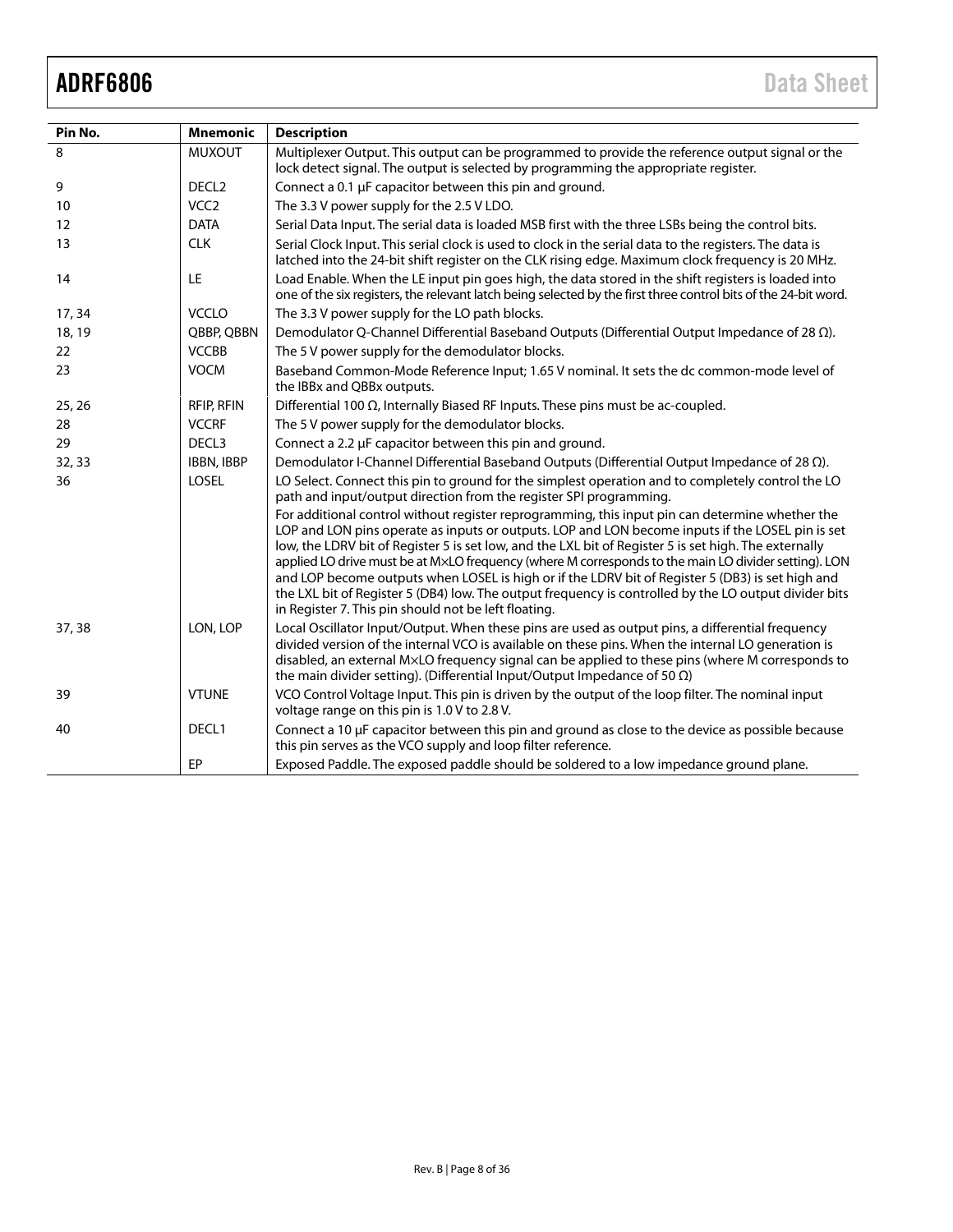# <span id="page-8-1"></span><span id="page-8-0"></span>TYPICAL PERFORMANCE CHARACTERISTICS

 $V_{S1}$  = 5 V,  $V_{S2}$  = 3.3 V,  $T_A$  = 25°C, RF input balun loss is de-embedded, unless otherwise noted. LO = 50 MHz to 525 MHz; Mini-Circuits ADTL2-18 balun on RF inputs.



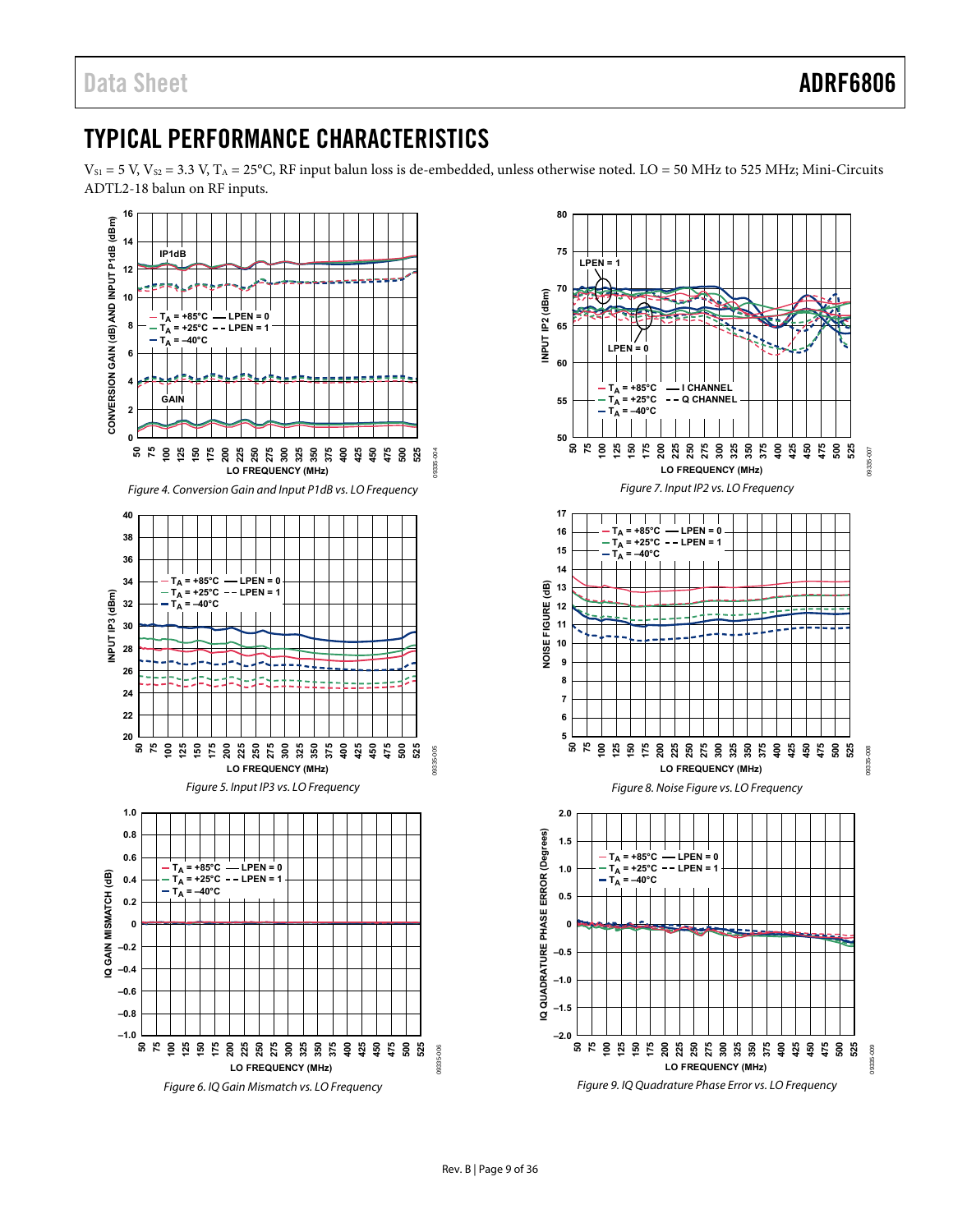





Figure 11. LO-to-BB Feedthrough vs. LO Frequency, LO Output Turned Off













Figure 15. Noise Figure vs. Input Blocker Level,  $f_{LO}$  = 140 MHz (RF Blocker 5 MHz Offset)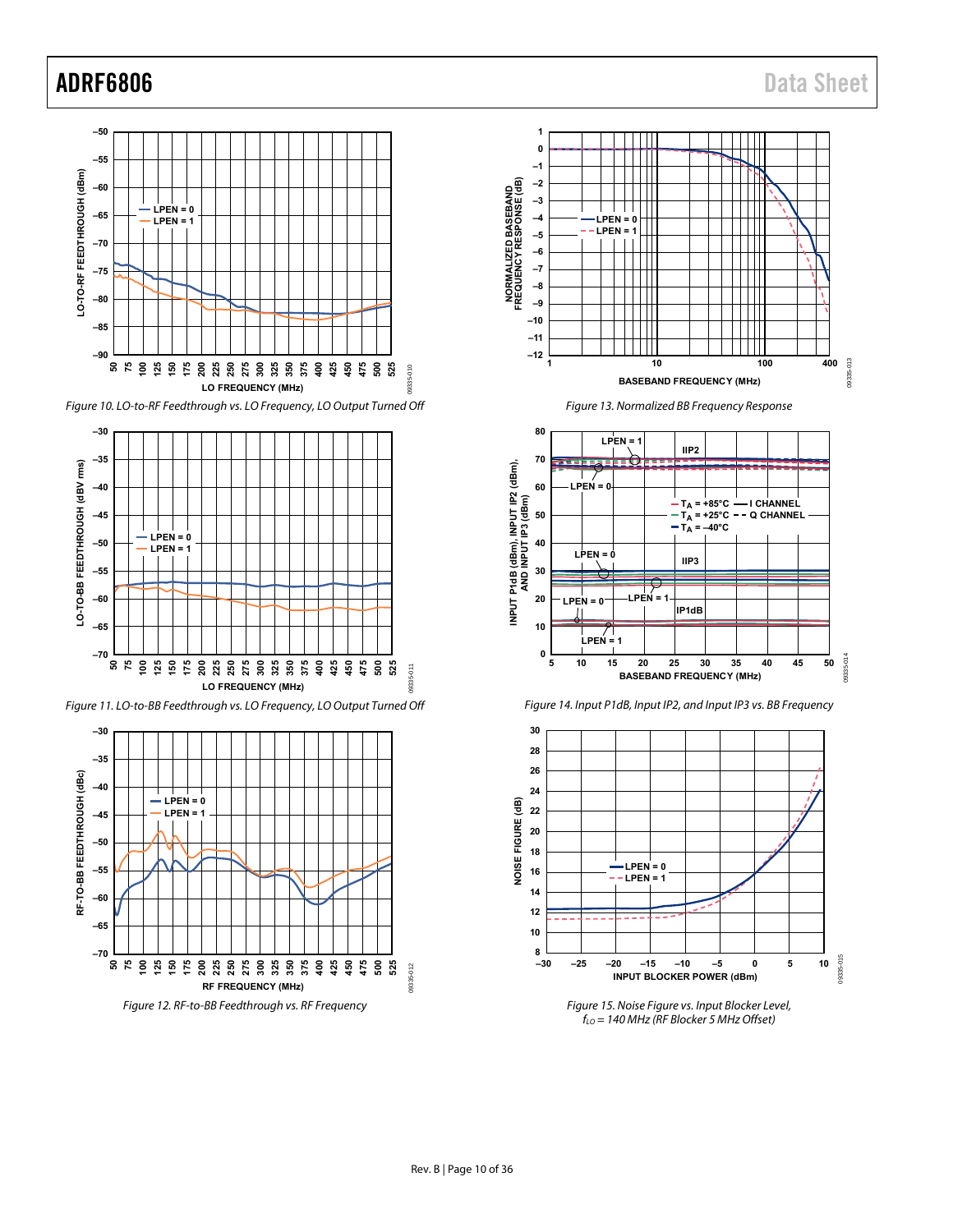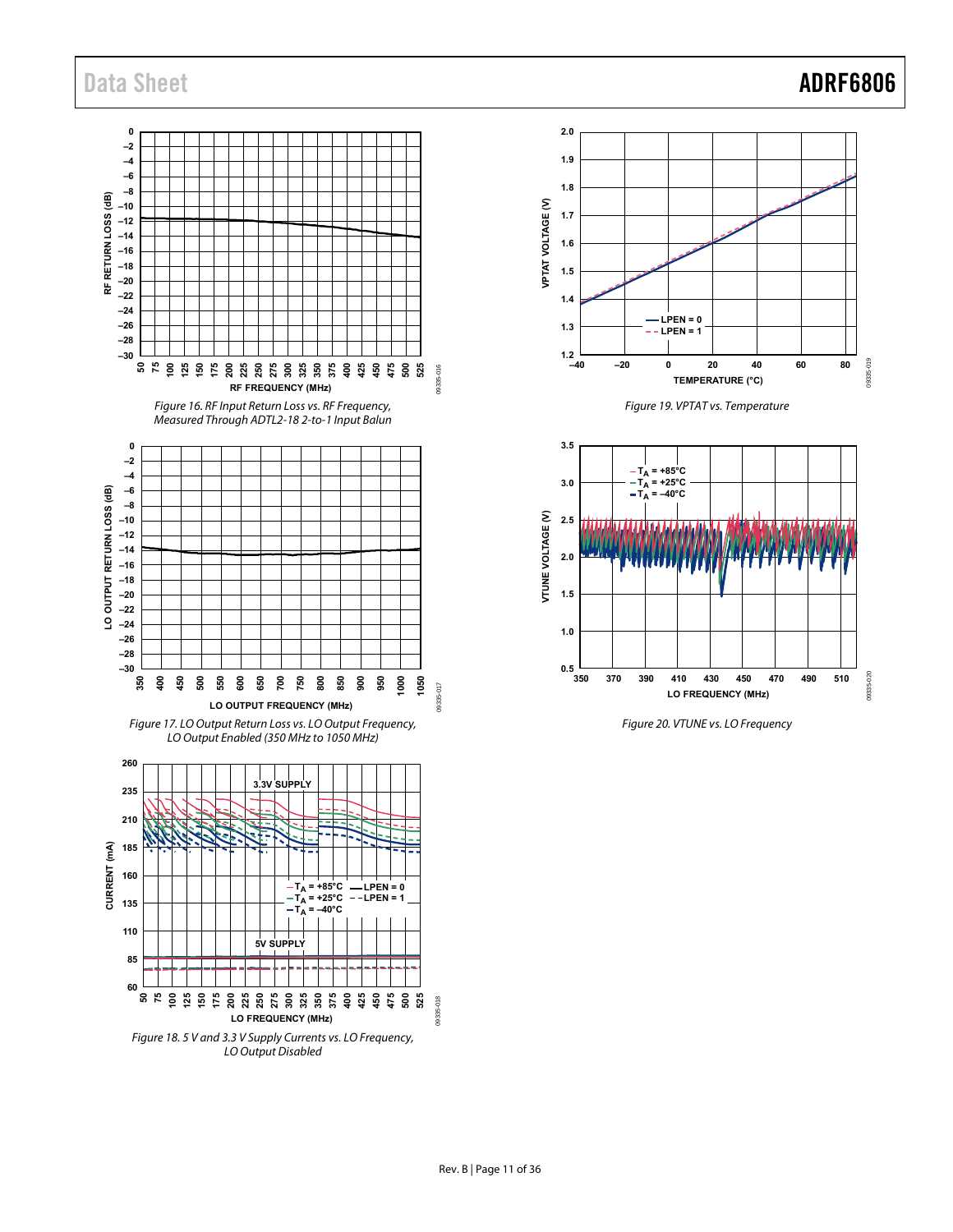### <span id="page-11-0"></span>**SYNTHESIZER/PLL**

 $V_{S1}$  = 5 V,  $V_{S2}$  = 3.3 V, see the [Register Structure](#page-13-1) section for recommended settings used. External loop filter bandwidth of ~67 kHz, fREF =  $f_{\text{PFD}} = 26 \text{ MHz}$ , measured at BB output,  $f_{\text{BB}} = 50 \text{ MHz}$ , unless otherwise noted.













Figure 26. Phase Noise vs. LO Frequency (100 kHz and 1 MHz Offsets)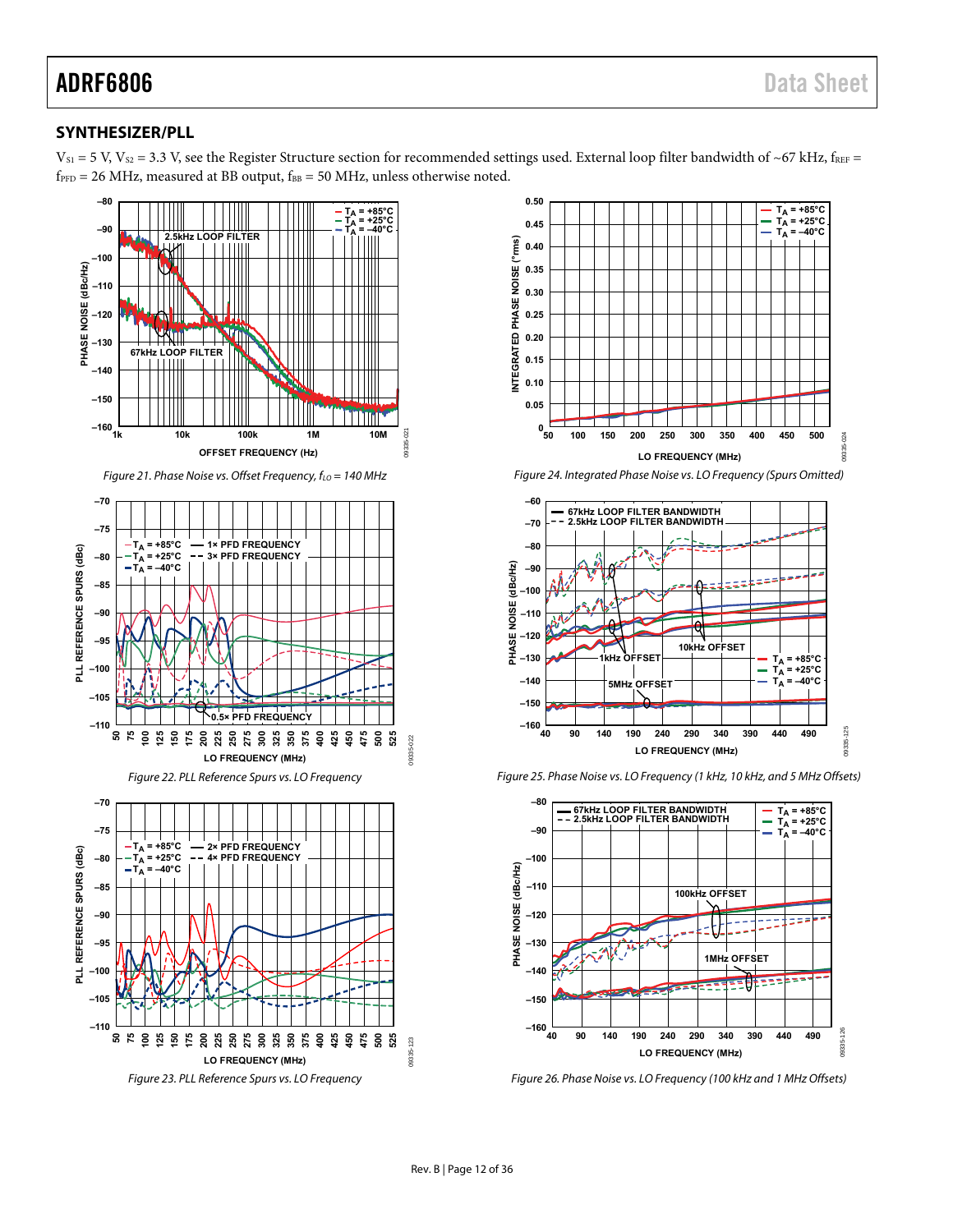### <span id="page-12-0"></span>**COMPLEMENTARY CUMULATIVE DISTRIBUTION FUNCTIONS (CCDF)**

 $V_{S1} = 5 V$ ,  $V_{S2} = 3.3 V$ ,  $f_{LO} = 140 MHz$ ,  $f_{BB} = 4.5 MHz$ .



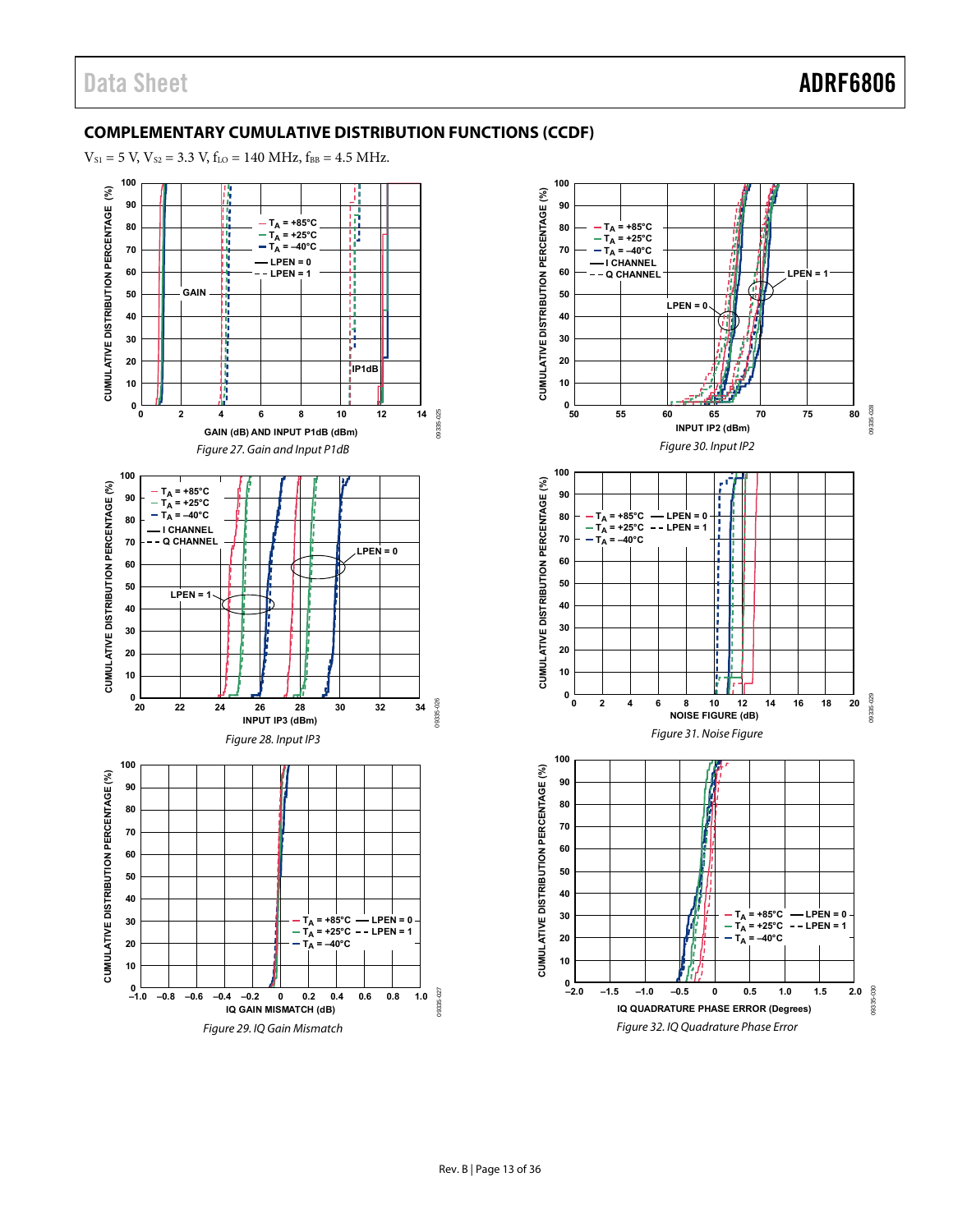# <span id="page-13-0"></span>CIRCUIT DESCRIPTION

The ADRF6806 integrates a high performance IQ demodulator with a state-of-the-art fractional-N PLL. The PLL also integrates a low noise VCO. The SPI port allows the user to control the fractional-N PLL functions, the demodulator LO divider functions, and optimization functions, as well as allowing for an externally applied LO.

The ADRF6806 uses a high performance mixer core that results in an exceptional input IP3 and input P1dB, with a very low output noise floor for excellent dynamic range.

### **LO QUADRATURE DRIVE**

A signal at 2× the desired mixer LO frequency is delivered to a divide-by-2 quadrature phase splitter followed by limiting amplifiers which then drive the I and Q mixers, respectively.

### <span id="page-13-2"></span>**V-TO-I CONVERTER**

The differential RF input signal is applied to a V-to-I converter that converts the differential input voltage to output currents. The V-to-I converter provides a differential 100 Ω input impedance. The V-to-I bias current can be reduced by putting the device in low power mode (setting LPEN = 1 by setting Register 5, DB5 = 1). Generally with LPEN = 1, input IP3 and input P1dB degrade, but the noise figure is slightly better. Overall, the dynamic range is reduced by setting LPEN = 1.

#### <span id="page-13-1"></span>**MIXERS**

The ADRF6806 has two double-balanced mixers: one for the inphase channel (I channel) and one for the quadrature channel (Q channel). These mixers are based on the Gilbert cell design of four cross-connected transistors. The output currents from the two mixers are summed together in the resistive loads that then feed into the subsequent emitter follower buffers. When the part is put into its low power mode (LPEN  $= 1$ ), the mixer core load resistors are increased, which does increase the gain by roughly 3 dB; however, as previously stated in the [V-to-I Converter](#page-13-2) section, the overall dynamic range does decrease slightly.

#### **EMITTER FOLLOWER BUFFERS**

The output emitter followers drive the differential I and Q signals off chip. The output impedance is set by on-chip 14  $\Omega$  series resistors that yield a 28  $\Omega$  differential output impedance for each baseband port. The fixed output impedance forms a voltage divider with the load impedance that reduces the effective gain. For example, a 500 Ω differential load has ~0.5 dB lower effective gain than a high (10 kΩ) differential load impedance.

The common-mode dc output levels of the emitter follower outputs are set by the voltage applied to the VOCM pin. The VOCM pin must be driven with a voltage (typically 1.65 V) for the emitter follower buffers to function. If the VOCM pin is left open, the emitter follower outputs do not bias up properly.

### **BIAS CIRCUITRY**

There are several band gap reference circuits and two low droput regulators (LDOs) in the ADRF6806 that generate the reference currents and voltages used by different sections. One of the LDOs is the 2.5V\_LDO, which is always active and provides the 2.5 V supply rail used by the internal digital logic blocks. The 2.5V\_LDO output is connected to the DECL2 pin (Pin 9) for the user to provide external decoupling. The other LDO is the VCO\_LDO, which acts as the positive supply rail for the internal VCO. The VCO\_LDO output is connected to the DECL1 pin (Pin 40) for the user to provide external decoupling. The VCO\_LDO can be powered down by setting Register 6, DB18 = 0, which allows the user to save power when not using the VCO. Additionally, the bias current for the mixer V-to-I stage, which drives the mixer core, can be reduced by putting the device in low power mode (setting LPEN = 1 by setting Register 5, DB5 = 1).

#### **REGISTER STRUCTURE**

The ADRF6806 provides access to its many programmable features through a 3-wire SPI control interface that is used to program the seven internal registers. The minimum delay and hold times are shown in the timing diagram (see [Figure 2](#page-4-1)). The SPI provides digital control of the internal PLL/VCO as well as several other features related to the demodulator core, on-chip referencing, and available system monitoring functions. The MUXOUT pin provides a convenient, single-pin monitor output signal that can be used to deliver a PLL lock-detect signal or an internal voltage proportional to the local junction temperature.

Note that internal calibration for the PLL must run when the ADRF6806 is initialized at a given frequency. This calibration is run automatically whenever Register 0, Register 1, or Register 2 is programmed. Because the other registers affect PLL performance, Register 0, Register 1, and Register 2 must always be programmed last. For ease of use, starting the initial programming with Register 7 and then programming the registers in descending order ending with Register 0 is recommended. Once the PLL and other settings are programmed, the user can change the PLL frequency simply by programming Register 0, Register 1, or Register 2 as necessary.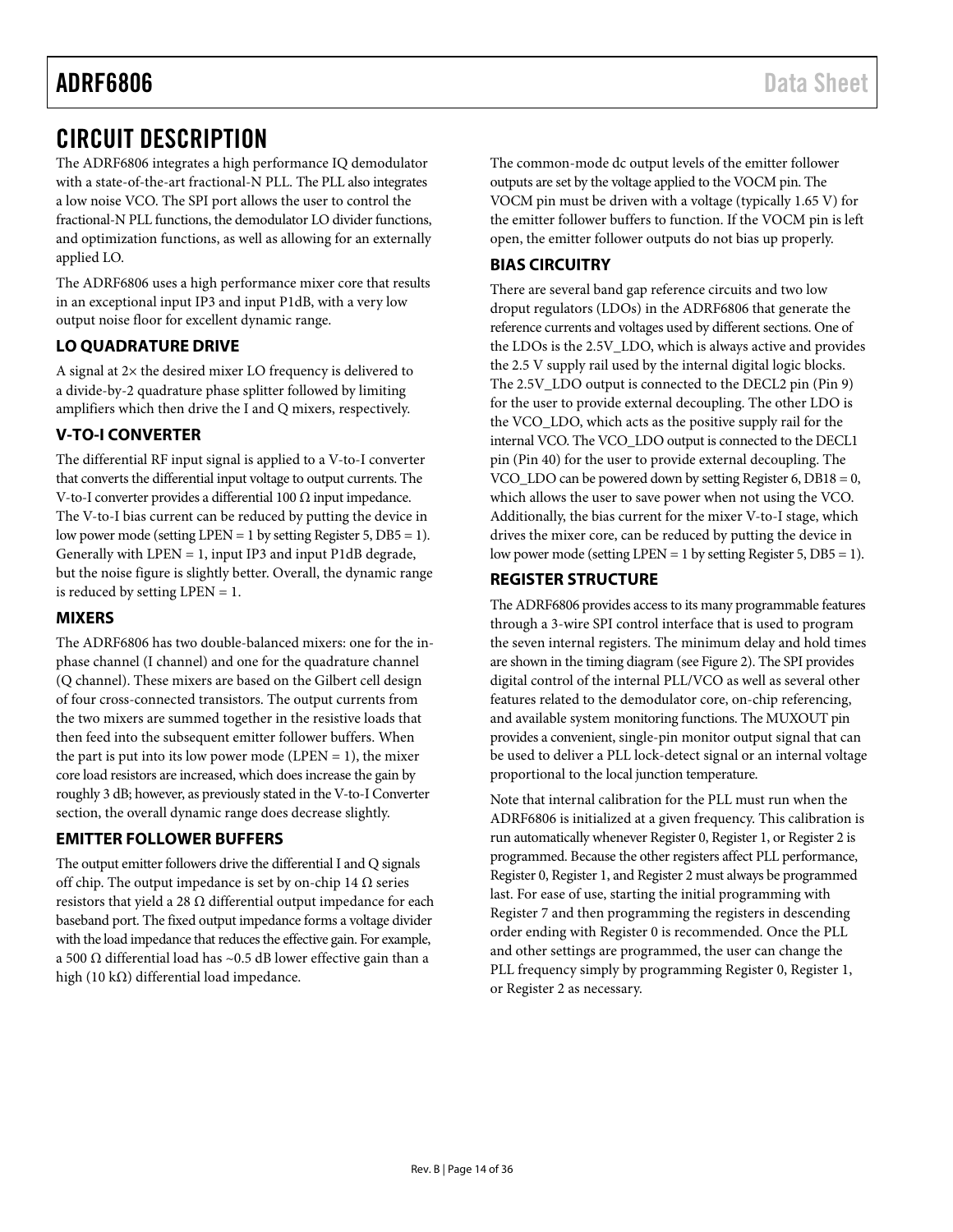|                                                                                                                                                                                  |                     | <b>DIVIDE</b><br><b>MODE</b> |                                      |                             | <b>INTEGER DIVIDE RATIO</b> |                 |                 |                 |                 |                     | <b>CONTROL BITS</b>     |                 |
|----------------------------------------------------------------------------------------------------------------------------------------------------------------------------------|---------------------|------------------------------|--------------------------------------|-----------------------------|-----------------------------|-----------------|-----------------|-----------------|-----------------|---------------------|-------------------------|-----------------|
| <b>DB19</b><br><b>DB18</b><br><b>DB17</b><br><b>DB13</b><br><b>DB22</b><br><b>DB21</b><br><b>DB20</b><br><b>DB16</b><br><b>DB15</b><br><b>DB14</b><br><b>DB12</b><br><b>DB23</b> | <b>DB11</b>         | <b>DB10</b>                  | DB <sub>9</sub>                      | DB8                         | DB7                         | DB <sub>6</sub> | DB <sub>5</sub> | DB4             | DB <sub>3</sub> | DB <sub>2</sub>     | DB1                     | DB <sub>0</sub> |
| 0<br>0<br>0<br>0<br>0<br>$\pmb{0}$<br>0<br>0<br>0<br>0<br>0<br>0                                                                                                                 | 0                   | <b>DM</b>                    | ID <sub>6</sub>                      | ID <sub>5</sub>             | ID4                         | ID <sub>3</sub> | ID <sub>2</sub> | ID <sub>1</sub> | ID <sub>0</sub> | C3(0)               | C2(0)                   | C1(0)           |
|                                                                                                                                                                                  | <b>DM</b><br>0<br>1 |                              | <b>DIVIDE MODE</b><br><b>INTEGER</b> | <b>FRACTIONAL (DEFAULT)</b> |                             |                 |                 |                 |                 |                     |                         |                 |
|                                                                                                                                                                                  | ID6                 | ID <sub>5</sub>              | ID4                                  | ID <sub>3</sub>             | ID <sub>2</sub>             | ID1             | ID <sub>0</sub> |                 |                 | <b>DIVIDE RATIO</b> |                         |                 |
|                                                                                                                                                                                  | 0                   | 0                            | 1                                    | $\mathbf 0$                 | $\mathbf{1}$                | 0               | $\mathbf{1}$    |                 |                 |                     | 21 (INTEGER MODE ONLY)  |                 |
|                                                                                                                                                                                  | 0                   | 0                            | 1                                    | 0                           | 1                           | 1               | 0               |                 |                 |                     | 22 (INTEGER MODE ONLY)  |                 |
|                                                                                                                                                                                  | 0                   | 0                            | 1                                    | $\mathbf 0$                 | $\mathbf{1}$                | 1               | 1               |                 |                 |                     | 23 (INTEGER MODE ONLY)  |                 |
|                                                                                                                                                                                  | 0                   | 0                            | 1                                    | $\mathbf{1}$                | $\mathbf 0$                 | 0               | 0               | 24              |                 |                     |                         |                 |
|                                                                                                                                                                                  | $\cdots$            | $\cdots$                     |                                      | $\cdots$                    | $\cdots$                    | $\cdots$        | $\cdots$        | $\cdots$        |                 |                     |                         |                 |
|                                                                                                                                                                                  | $\cdots$            | $\cdots$                     | $\cdots$                             | $\cdots$                    | $\cdots$                    | $\cdots$        | $\cdots$        | $\cdots$        |                 |                     |                         |                 |
|                                                                                                                                                                                  | 0                   | 1                            | 1                                    | 1                           | $\pmb{0}$                   | 0               | 0               |                 | 56 (DEFAULT)    |                     |                         |                 |
|                                                                                                                                                                                  | $\cdots$            | $\cdots$                     | $\cdots$                             | $\cdots$                    | $\cdots$                    | $\cdots$        | $\cdots$        | $\cdots$        |                 |                     |                         |                 |
|                                                                                                                                                                                  | $\cdots$            | $\cdots$                     | $\cdots$                             | $\cdots$                    | $\cdots$                    | $\cdots$        | $\cdots$        | $\cdots$        |                 |                     |                         |                 |
|                                                                                                                                                                                  | 1                   | 1                            | $\mathbf{1}$                         | $\mathbf 0$                 | 1                           | 1               | 1               | 119             |                 |                     |                         |                 |
|                                                                                                                                                                                  | 1                   | $\mathbf{1}$                 | $\mathbf{1}$                         | $\mathbf{1}$                | 0                           | 0               | 0               |                 |                 |                     | 120 (INTEGER MODE ONLY) |                 |
|                                                                                                                                                                                  | 1                   | 1                            | $\mathbf{1}$                         | 1                           | 0                           | 0               | 1               |                 |                 |                     | 121 (INTEGER MODE ONLY) |                 |
|                                                                                                                                                                                  | -1                  | 1                            | 1                                    | $\mathbf{1}$                | 0                           | 1               | 0               |                 |                 |                     | 122 (INTEGER MODE ONLY) |                 |
|                                                                                                                                                                                  | 1                   | 1                            | 1                                    | $\mathbf{1}$                | $\mathbf 0$                 | 1               | 1               |                 |                 |                     | 123 (INTEGER MODE ONLY) |                 |

Figure 33. Integer Divide Control Register (R0)

#### <span id="page-14-0"></span>**Register 0—Integer Divide Control**

With R0[2:0] set to 000, the on-chip integer divide control register is programmed as shown in [Figure 33](#page-14-0). The internal VCO frequency (fvco) equation is

$$
f_{VCO} = f_{PFD} \times (INT + (FRAC/MOD)) \times 2 \tag{1}
$$

where:

 $f<sub>VCO</sub>$  is the output frequency of the internal VCO.

*INT* is the preset integer divide ratio value (21 to 123 for integer mode, 24 to 119 for fractional mode).

*MOD* is the preset fractional modulus (1 to 2047).

*FRAC* is the preset fractional divider ratio value (0 to MOD − 1).

The integer divide ratio sets the INT value in Equation 1. The INT, FRAC, and MOD values make it possible to generate output frequencies that are spaced by fractions of the PFD frequency.

Note that the demodulator LO frequency is given by  $f_{LO} = f_{VCO}/M$ , where M is the programmed LO main divider (see [Table 5](#page-20-1)).

#### **Divide Mode**

Divide mode determines whether fractional mode or integer mode is used. In integer mode, the VCO output frequency,  $f_{VCO}$ , is calculated by

$$
f_{VCO} = f_{PFD} \times (INT) \times 2 \tag{2}
$$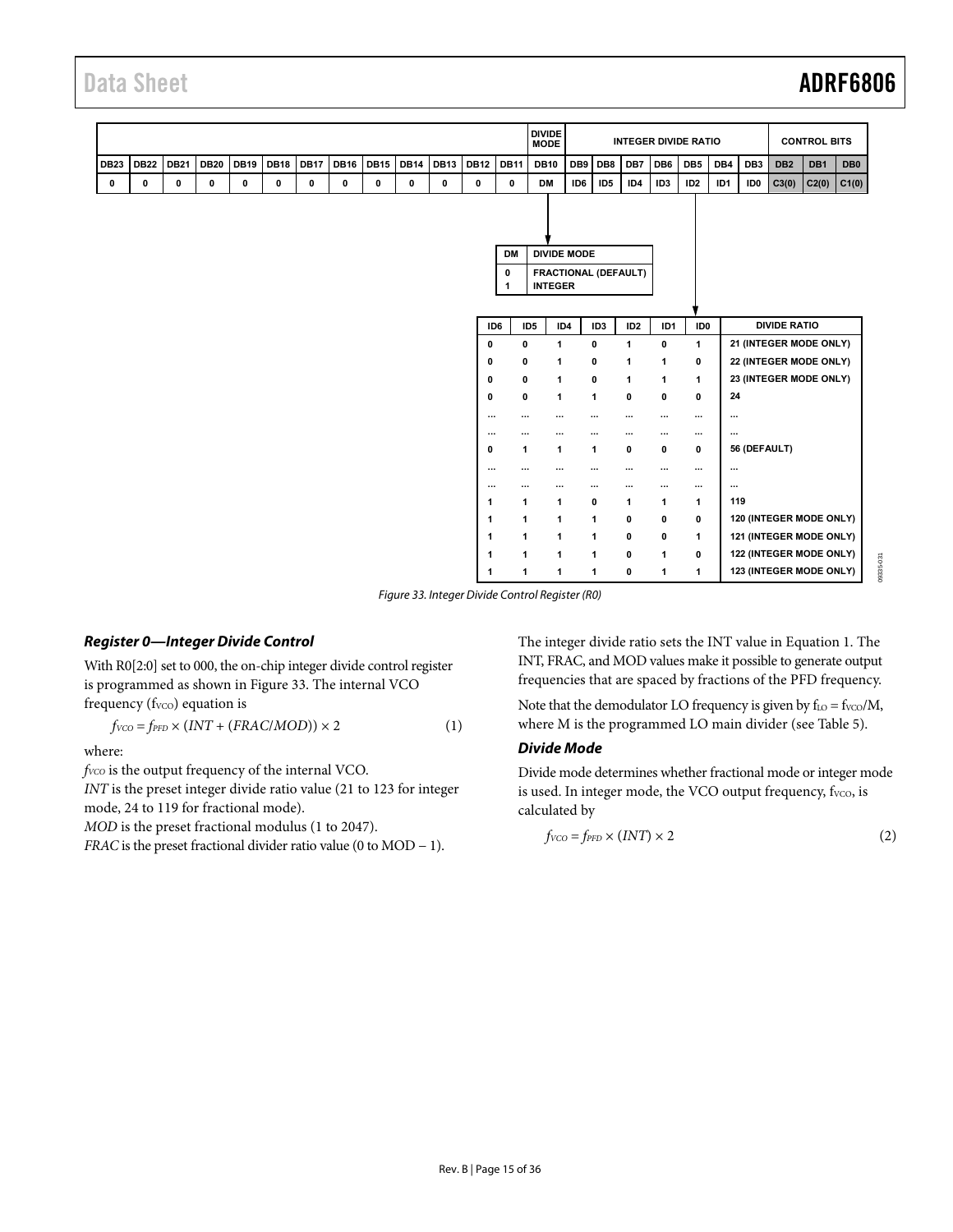09335-033

09335-033

#### **Register 1—Modulus Divide Control**

With R1[2:0] set to 001, the on-chip modulus divide control register is programmed as shown in [Figure 34](#page-15-0). The MOD value is the preset fractional modulus ranging from 1 to 2047.

|             |             |             |             |             |             |             |             |             |             | <b>MODULUS DIVIDE RATIO</b> |              |             |             |          |                 | <b>CONTROL BITS</b> |                 |                 |                 |                 |                 |                      |                  |     |
|-------------|-------------|-------------|-------------|-------------|-------------|-------------|-------------|-------------|-------------|-----------------------------|--------------|-------------|-------------|----------|-----------------|---------------------|-----------------|-----------------|-----------------|-----------------|-----------------|----------------------|------------------|-----|
| <b>DB23</b> | <b>DB22</b> | <b>DB21</b> | <b>DB20</b> | <b>DB19</b> | <b>DB18</b> | <b>DB17</b> | <b>DB16</b> | <b>DB15</b> | <b>DB14</b> | <b>DB13</b>                 | <b>DB12</b>  | <b>DB11</b> | <b>DB10</b> | DB9      | DB8             | DB7                 | DB <sub>6</sub> | DB <sub>5</sub> | DB4             | DB <sub>3</sub> | DB <sub>2</sub> | DB <sub>1</sub>      | DB <sub>0</sub>  |     |
| $\mathbf 0$ | 0           | 0           | 0           | 0           | 0           | 0           | 0           | 0           | 0           | <b>MD10</b>                 | MD9          | MD8         | MD7         | MD6      | MD5             | MD4                 | MD3             | MD2             | MD1             | MD0             | C3(0)           | C2(0)                | <sub>C1(1)</sub> |     |
|             |             |             |             |             |             |             |             |             |             |                             |              |             |             |          |                 |                     |                 |                 |                 |                 |                 |                      |                  |     |
|             |             |             |             |             |             |             |             |             |             |                             |              |             |             |          |                 |                     |                 |                 |                 |                 |                 |                      |                  |     |
|             |             |             |             |             |             |             |             |             |             | <b>MD10</b>                 | MD9          | MD8         | MD7         | MD6      | MD <sub>5</sub> | MD4                 | MD3             | MD <sub>2</sub> | MD <sub>1</sub> | MD <sub>0</sub> |                 | <b>MODULUS VALUE</b> |                  |     |
|             |             |             |             |             |             |             |             |             |             | 0                           | $\mathbf{0}$ | 0           | 0           | 0        | 0               | $\mathbf{0}$        | 0               | $\mathbf{0}$    | $\Omega$        |                 |                 |                      |                  |     |
|             |             |             |             |             |             |             |             |             |             | 0                           | $\mathbf 0$  | 0           | 0           | 0        | 0               | 0                   | $\mathbf{0}$    | 0               |                 | 0               | $\overline{2}$  |                      |                  |     |
|             |             |             |             |             |             |             |             |             |             | $\cdots$                    | $\cdots$     | $\cdots$    | $\cdots$    | $\cdots$ | $\cdots$        | $\cdots$            | $\cdots$        | $\cdots$        | $\cdots$        | $\cdots$        | $\cdots$        |                      |                  |     |
|             |             |             |             |             |             |             |             |             |             | $\cdots$                    | $\cdots$     | $\cdots$    | $\cdots$    | $\cdots$ | $\cdots$        | $\cdots$            | $\cdots$        | $\cdots$        | $\cdots$        | $\cdots$        | $\cdots$        |                      |                  |     |
|             |             |             |             |             |             |             |             |             |             |                             |              | 0           | 0           | 0        | 0               | $\mathbf{0}$        | 0               | 0               | 0               | $\mathbf{0}$    |                 | 1536 (DEFAULT)       |                  |     |
|             |             |             |             |             |             |             |             |             |             | $\cdots$                    | $\cdots$     | $\cdots$    | $\cdots$    | $\cdots$ | $\cdots$        | $\cdots$            | $\cdots$        |                 | $\cdots$        | $\cdots$        | $\cdots$        |                      |                  | 032 |
|             |             |             |             |             |             |             |             |             |             | $\cdots$                    | $\cdots$     | $\cdots$    | $\cdots$    | $\cdots$ | $\cdots$        | $\cdots$            | $\cdots$        | $\cdots$        | $\cdots$        | $\cdots$        | $\cdots$        |                      |                  |     |
|             |             |             |             |             |             |             |             |             |             |                             |              |             |             | ٠        |                 |                     |                 | и               |                 |                 | 2047            |                      |                  |     |

Figure 34. Modulus Divide Control Register (R1)

#### <span id="page-15-0"></span>**Register 2—Fractional Divide Control**

With R2[2:0] set to 010, the on-chip fractional divide control register is programmed as shown in [Figure 35](#page-15-1). The FRAC value is the preset fractional modulus ranging from 0 to MOD − 1.

|                  |             |             |             |  |  |                     |      | <b>FRACTIONAL DIVIDE RATIO</b> |             |                  |                 |             |                 |                 |     |                 | <b>CONTROL BITS</b> |                 |                 |            |                 |                 |
|------------------|-------------|-------------|-------------|--|--|---------------------|------|--------------------------------|-------------|------------------|-----------------|-------------|-----------------|-----------------|-----|-----------------|---------------------|-----------------|-----------------|------------|-----------------|-----------------|
| DB <sub>23</sub> | <b>DB22</b> | <b>DB21</b> | <b>DB20</b> |  |  | DB19 DB18 DB17 DB16 | DB15 | DB14 DB13                      |             | DB <sub>12</sub> | I DB11          | <b>DB10</b> | DB9             | DB8             | DB7 | DB <sub>6</sub> | DB <sub>5</sub>     | DB4             | DB <sub>3</sub> | <b>DB2</b> | DB <sub>1</sub> | DB <sub>0</sub> |
|                  |             |             |             |  |  |                     |      |                                | <b>FD10</b> | FD <sub>9</sub>  | FD <sub>8</sub> | FD7         | FD <sub>6</sub> | FD <sub>5</sub> | FD4 | FD <sub>3</sub> | FD <sub>2</sub>     | FD <sub>1</sub> | FD0             | C3(0)      | C2(1)           | C1(0)           |
|                  |             |             |             |  |  |                     |      |                                |             |                  |                 |             |                 |                 |     |                 |                     |                 |                 |            |                 |                 |

| <b>FD10</b> | FD <sub>9</sub> | FD <sub>8</sub> | FD7      | FD <sub>6</sub> | FD <sub>5</sub>                            | FD4 | FD <sub>3</sub> | FD <sub>2</sub> | FD <sub>1</sub> | FD <sub>0</sub> | <b>FRACTIONAL VALUE</b> |
|-------------|-----------------|-----------------|----------|-----------------|--------------------------------------------|-----|-----------------|-----------------|-----------------|-----------------|-------------------------|
| 0           | 0               | 0               | 0        | 0               | 0                                          | 0   | 0               | 0               | 0               | 0               | 0                       |
| 0           | 0               | 0               | 0        | 0               | 0                                          | 0   | $\mathbf{0}$    | 0               | 0               | 1               | 1                       |
| $\cdots$    | $\cdots$        |                 |          |                 | $\cdots$                                   |     |                 |                 | $\cdots$        | $\cdots$        | $\cdots$                |
| $\cdots$    | $\cdots$        | $\cdots$        | $\cdots$ | $\cdots$        | $\cdots$                                   |     | $\cdots$        |                 |                 | $\cdots$        | $\cdots$                |
| 0           | 1               | 1               | 0        | 0               | 0                                          | 0   | 0               | 0               | 0               | 0               | 768 (DEFAULT)           |
| $\cdots$    |                 |                 | $\cdots$ | $\cdots$        | $\cdots$                                   |     |                 |                 |                 | $\cdots$        | $\cdots$                |
|             | $\cdots$        | $\cdots$        | $\cdots$ | $\cdots$        | $\cdots$                                   |     |                 |                 |                 | $\cdots$        | $\cdots$                |
|             |                 |                 |          |                 | FRACTIONAL VALUE MUST BE LESS THAN MODULUS |     |                 |                 |                 |                 | $MDR$                   |

Figure 35. Fractional Divide Control Register (R2)

#### <span id="page-15-1"></span>**Register 3—Σ-Δ Modulator Dither Control**

With R3[2:0] set to 011, the on-chip Σ-Δ modulator dither control register is programmed as shown in [Figure 36](#page-15-2). The dither restart value can be programmed from 0 to 217 to 1, though a value of 1 is typically recommended.

<span id="page-15-2"></span>

|             |             | <b>DITHER</b><br><b>MAGNITUDE</b> | <b>DITHER</b><br><b>ENABLE</b> |                         | DITHER RESTART VALUE<br>DB19 DB18 DB17 DB16 DB15 DB14 DB13 DB12 DB11 DB10 DB9 |          |                                                |  |          |          |     |          |          |                 |                |     |          | <b>CONTROL BITS</b> |                 |                 |                           |         |  |
|-------------|-------------|-----------------------------------|--------------------------------|-------------------------|-------------------------------------------------------------------------------|----------|------------------------------------------------|--|----------|----------|-----|----------|----------|-----------------|----------------|-----|----------|---------------------|-----------------|-----------------|---------------------------|---------|--|
| <b>DB23</b> | <b>DB22</b> | <b>DB21</b>                       | <b>DB20</b>                    |                         |                                                                               |          |                                                |  |          |          |     |          |          |                 | DB8            | DB7 | DB6      | DB5                 | DB4             | DB <sub>3</sub> | DB2                       | DB1 DB0 |  |
| 0           | DITH1       | DITH0                             | <b>DEN</b>                     |                         |                                                                               |          | DV16 DV15 DV14 DV13 DV12 DV11 DV10 DV9 DV8 DV7 |  |          |          |     |          |          |                 | <b>DV6 DV5</b> | DV4 | DV3 DV2  |                     | DV <sub>1</sub> |                 | DV0 $ C3(0) C2(1) C1(1) $ |         |  |
|             |             |                                   |                                |                         |                                                                               |          |                                                |  |          |          |     |          |          |                 |                |     |          |                     |                 |                 |                           |         |  |
|             |             |                                   | <b>DEN</b>                     |                         | <b>DITHER ENABLE</b>                                                          |          |                                                |  |          |          |     |          |          |                 |                |     |          |                     |                 |                 |                           |         |  |
|             |             |                                   | 0                              | <b>DISABLE</b>          |                                                                               |          |                                                |  |          |          |     |          |          |                 |                |     |          |                     |                 |                 |                           |         |  |
|             |             |                                   | 1                              |                         |                                                                               |          | <b>ENABLE (DEFAULT, RECOMMENDED)</b>           |  |          |          |     |          |          |                 |                |     |          |                     |                 |                 |                           |         |  |
|             |             |                                   |                                |                         |                                                                               |          |                                                |  |          |          |     |          |          |                 |                |     |          |                     |                 |                 |                           |         |  |
|             |             | DITH1<br>DITH0                    |                                | <b>DITHER MAGNITUDE</b> |                                                                               |          |                                                |  |          |          |     |          |          |                 |                |     |          |                     |                 |                 |                           |         |  |
|             | o           | 0                                 |                                | 15 (DEFAULT)            |                                                                               |          |                                                |  |          |          |     |          |          |                 |                |     |          |                     |                 |                 |                           |         |  |
|             | 0           |                                   |                                |                         |                                                                               |          |                                                |  |          |          |     |          |          |                 |                |     |          |                     |                 |                 |                           |         |  |
|             |             | 0                                 | 3                              |                         |                                                                               |          |                                                |  |          |          |     |          |          |                 |                |     |          |                     |                 |                 |                           |         |  |
|             |             |                                   |                                | 1 (RECOMMENDED)         |                                                                               |          |                                                |  |          |          |     |          |          |                 |                |     |          |                     |                 |                 |                           |         |  |
|             |             |                                   |                                |                         |                                                                               |          |                                                |  |          |          |     |          |          |                 |                |     |          |                     |                 |                 |                           |         |  |
|             |             |                                   |                                |                         |                                                                               |          | DV16 DV15 DV14 DV13 DV12 DV11 DV10 DV9         |  |          |          | DV8 | DV7      | DV6      | DV <sub>5</sub> | DV4            | DV3 | DV2      | DV1                 | <b>DV0</b>      | <b>VALUE</b>    | <b>DITHER RESTART</b>     |         |  |
|             |             |                                   | 0                              | Û                       | O<br>0                                                                        | O        | O                                              |  | o        | O        |     | 0        | $\Omega$ | $\Omega$        | $\Omega$       | O   | 0        | 0                   | 1               |                 | 0x00001 (DEFAULT)         |         |  |
|             |             |                                   |                                | $\cdots$                | $\cdots$                                                                      | $\cdots$ | $\cdots$<br>$\cdots$                           |  | $\cdots$ | $\cdots$ |     | $\cdots$ | $\cdots$ | $\cdots$        |                |     | $\cdots$ |                     | $\cdots$        | $\cdots$        |                           |         |  |
|             |             |                                   | $\cdots$                       |                         |                                                                               |          |                                                |  |          |          |     |          |          |                 |                |     |          |                     | $\cdots$        | $\cdots$        |                           |         |  |
|             |             |                                   |                                |                         | 1                                                                             |          | 1                                              |  |          |          |     |          |          | 1               | 1              | 1   |          |                     | 1               |                 | 0x1FFFF                   |         |  |

Figure 36. Σ-Δ Modulator Dither Control Register (R3)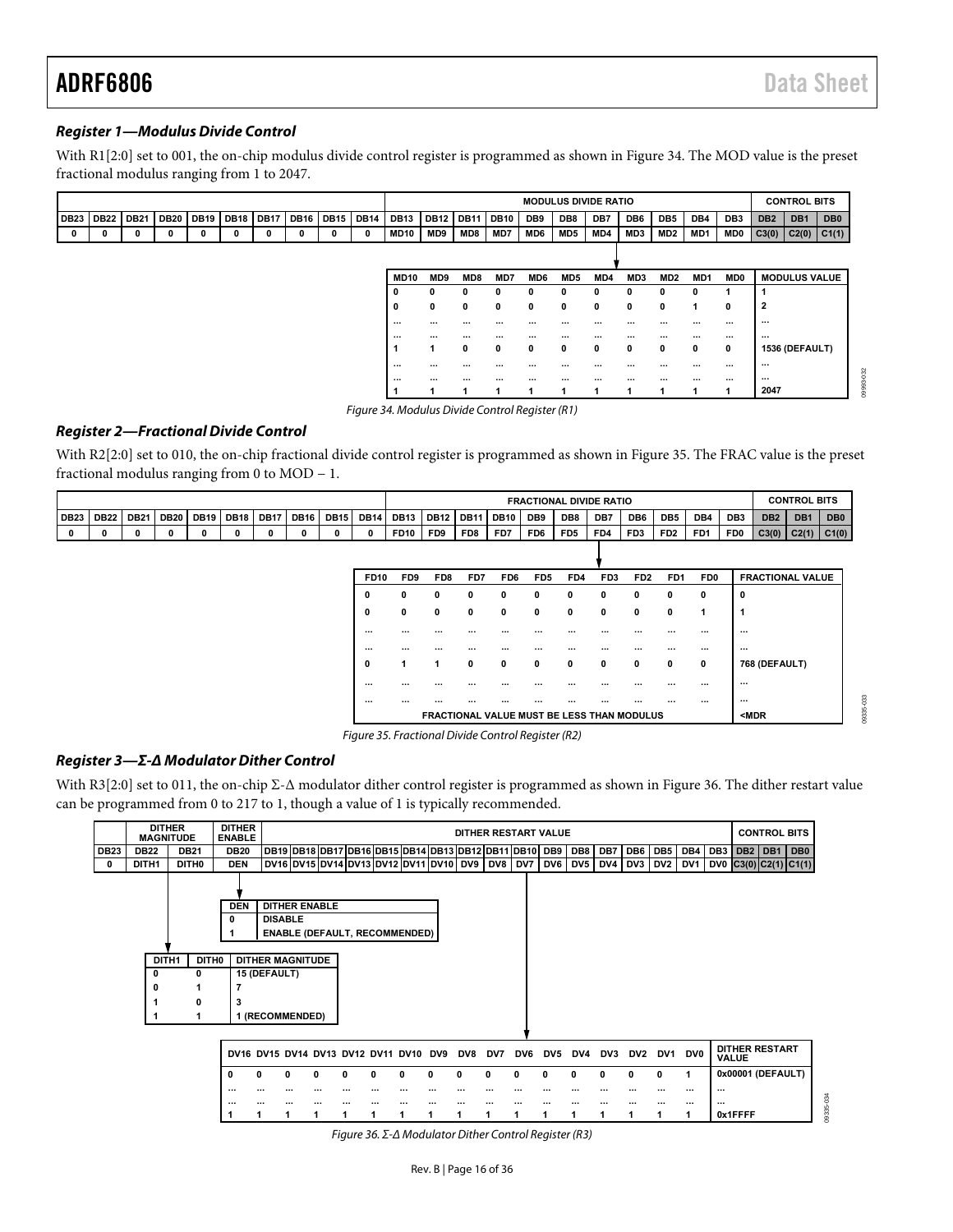#### <span id="page-16-0"></span>**Register 4—Charge Pump, PFD, and Reference Path Control**

With R4[2:0] set to 100, the on-chip charge pump, PFD, and reference path control register is programmed as shown in [Figure 37](#page-17-0).

The charge pump current is controlled by the base charge pump current (I<sub>CP, BASE</sub>), and the value of the charge pump current multiplier  $(I_{\text{CP, MULT}})$ .

The base charge pump current can be set using an internal or external resistor (according to DB18 of Register 4). When using an external resistor, the value of ICP, BASE can be varied according to

$$
R_{SET} \left[ \Omega \right] = \left[ \frac{217.4 \times I_{CP, BASE}}{250} \right] - 37.8
$$

The actual charge pump current can be programmed to be a multiple (1, 2, 3, or 4) of the charge pump base current. The multiplying value (I<sub>CP, MULT</sub>) is equal to 1 plus the value of the DB11 and DB10 bits in Register 4.

The PFD phase offset multiplier ( $\theta_{\text{PPD, OFS}}$ ), which is set by Bit DB16 to Bit DB12 of Register 4, causes the PLL to lock with a nominally fixed phase offset between the PFD reference signal and the divided-down VCO signal. This phase offset is used to linearize the PFD-CP transfer function and can improve fractional spurs. The magnitude of the phase offset is determined by

$$
\Delta \Phi \left[ \text{deg} \right] \ = 22.5 \, \frac{\theta_{\text{PFD}, \text{OFS}}}{I_{\text{CP}, \text{MULT}}}
$$

Finally, the phase offset can be either positive or negative depending on the value of the DB17 bit in Register 4.

The reference frequency applied to the PFD can be manipulated using the internal reference path source. The external reference frequency applied can be internally scaled in frequency by 2×, 1×, 0.5×, or 0.25×. This allows a broader range of reference frequency selections while keeping the reference frequency applied to the PFD within an acceptable range.

The ADRF6801 also provides a MUXOUT pin that can be programmed to output a selection of several internal signals. The default mode provides a lock-detect output that allows users to verify when the PLL has locked to the target frequency. In addition, several other internal signals can be routed to the MUXOUT pin as described in [Figure 37](#page-17-0).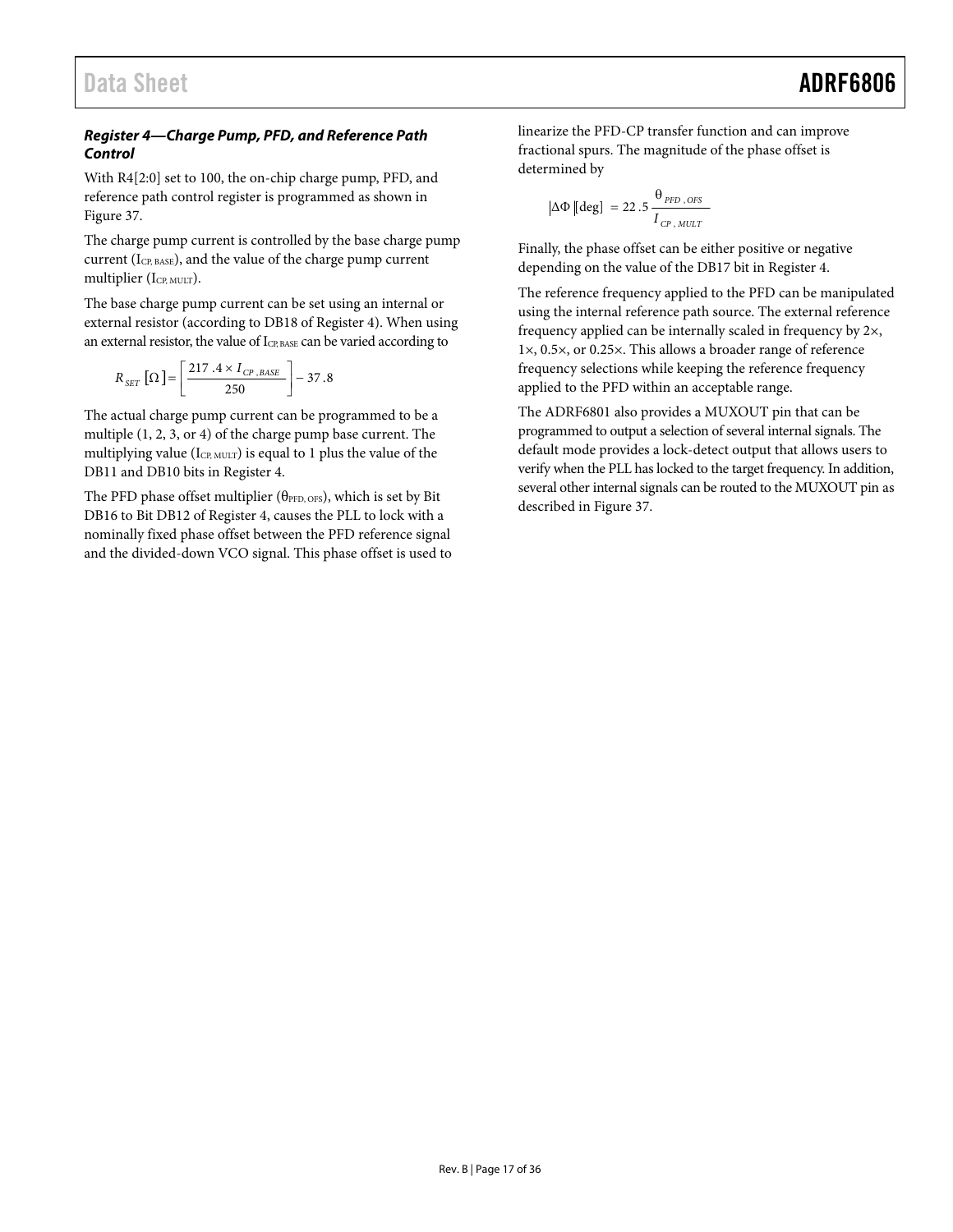

<span id="page-17-0"></span>Figure 37. Charge Pump, PFD, and Reference Path Control Register (R4)

 $035$ 09335-035 19335-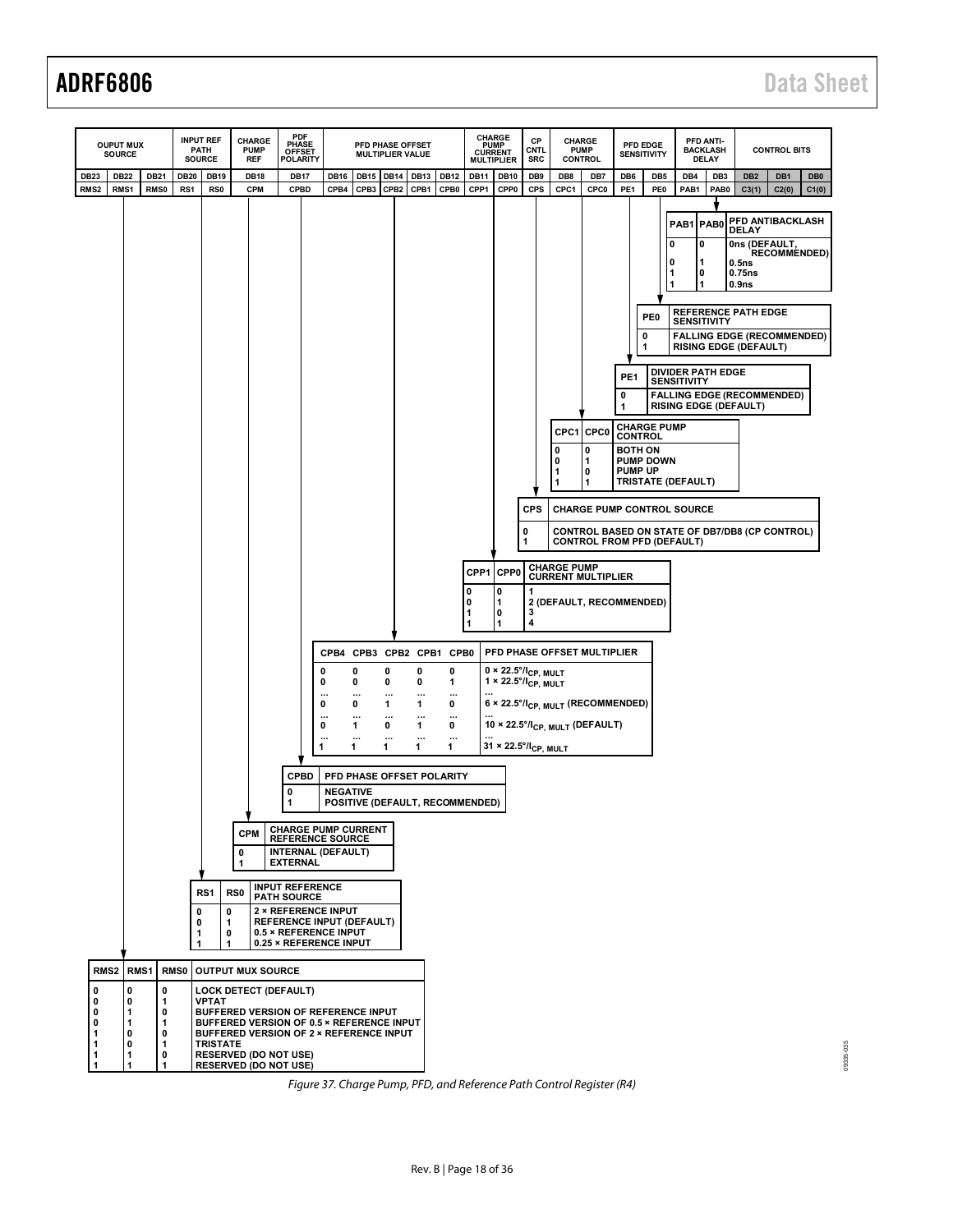09335-036

0335-036

#### <span id="page-18-1"></span>**Register 5—LO Path and Demodulator Control**

With  $R5[DB5] = 1$ , the ADRF6806 is in a lower power operating mode. The device is still fully functional in this lower power mode, but the mixer performance is shifted (see the [Typical](#page-8-1)  [Performance Characteristics](#page-8-1) section for details on performance differences). Setting R5[DB5] = 0 causes the ADRF6806 mixer stage to run at a higher current, thereby achieving a higher IIP3.

Register 5 also controls whether the LOIP and LOIN pins act as an input or output and whether the output driver is enabled as detailed in [Figure 38.](#page-18-0)



<span id="page-18-0"></span>Figure 38. LO Path and Demodulator Control Register (R5)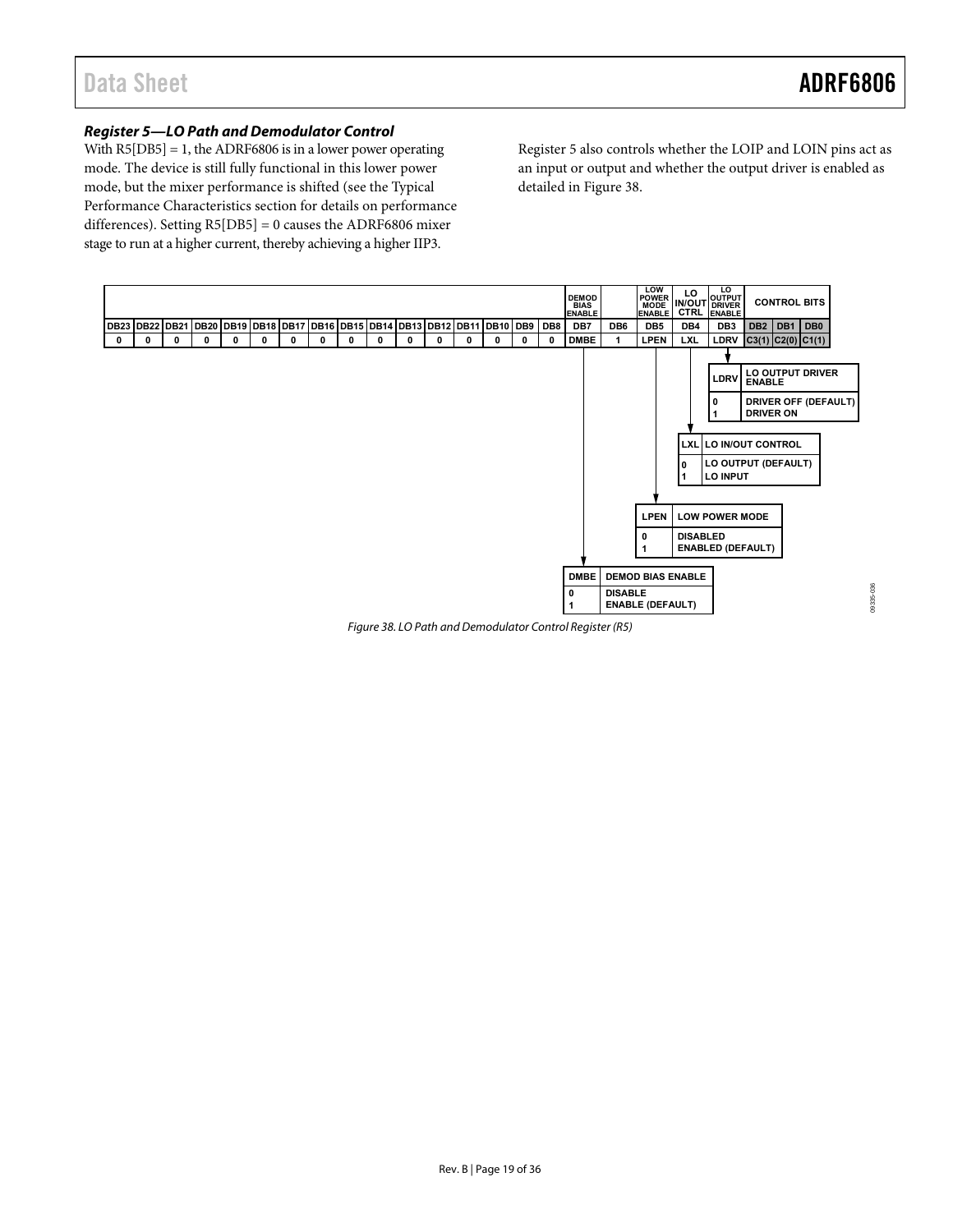09335-037

 $037$ 19335-0

#### **Register 6—VCO Control and Enables**

With R6[2:0] set to 110, the VCO control and enables register is programmed as shown in [Figure 39](#page-19-0).

VCO band selection is normally selected based on BANDCAL calibration; however, the VCO band can be selected directly using Register 6. The VCO BS SRC determines whether the BANDCAL calibration determines the optimum VCO tuning band or if the external SPI interface is used to select the VCO tuning band based on the value of the VCO band select.

The VCO amplitude can be controlled through Register 6. The VCO amplitude setting can be controlled between 0 and 31 decimal, with a default value of 24.

The internal VCO can be disabled using Register 6. The internal VCO LDO can be disabled if an external clean 3.0 V supply is available.

The internal charge pump can be disabled through Register 6. Normally, the charge pump is enabled.



<span id="page-19-0"></span>Figure 39. VCO Control and Enables (R6)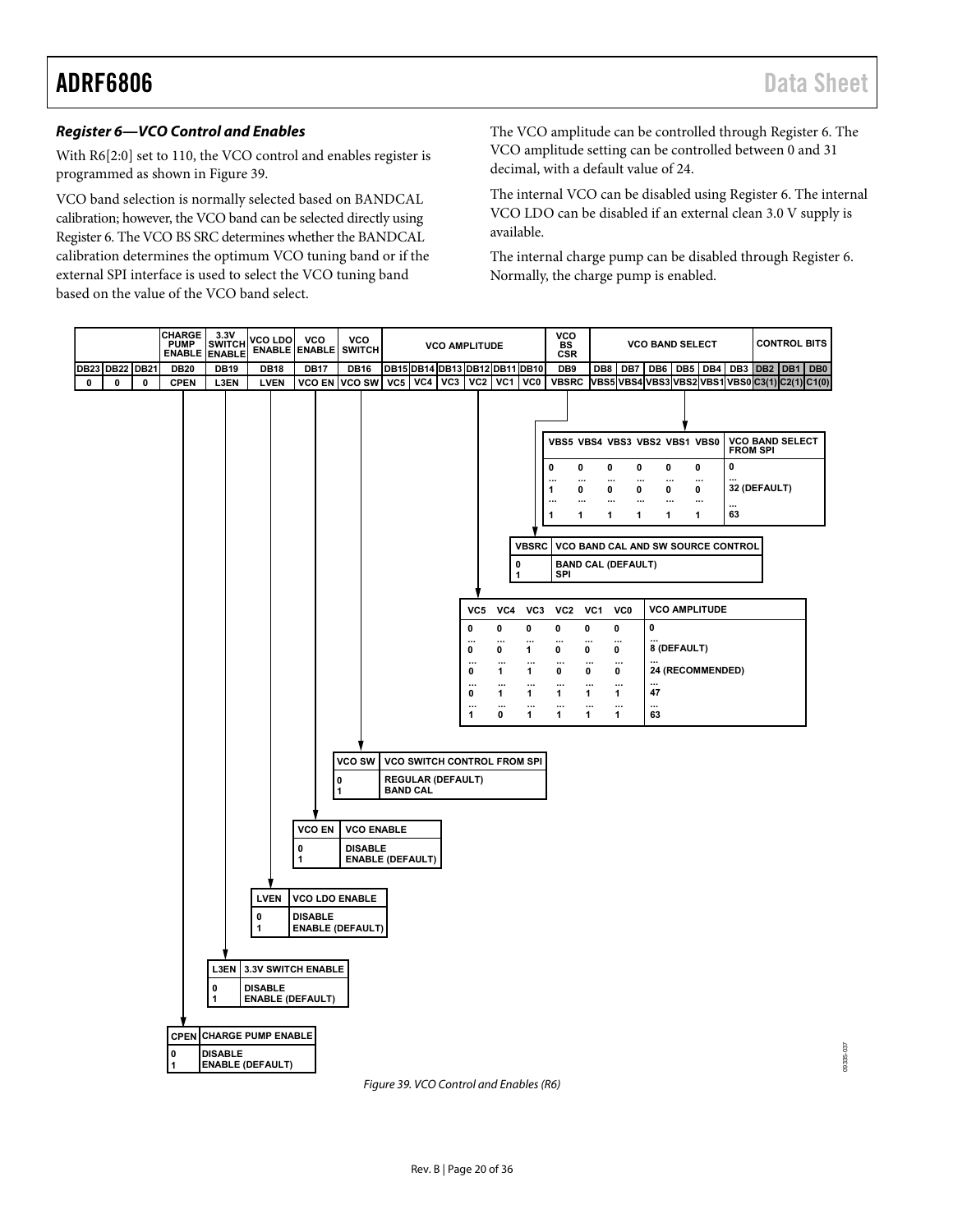#### <span id="page-20-0"></span>**Register 7—LO Divider Control**

Register 7 controls the LO path main divider settings as well as the LO output path divider setting. [Table 5](#page-20-1) indicates how to program this register to achieve various divider modes.



Figure 40. LO Divider Control Register (R7)

#### <span id="page-20-3"></span>**LO DIVIDER PROGRAMMING**

|  | Table 5. Main Divider (Only Divide Ratios and Combinations Specified Are Guaranteed) |  |
|--|--------------------------------------------------------------------------------------|--|
|  |                                                                                      |  |

<span id="page-20-1"></span>

|                |                            |                 | <b>Divider Cascade</b>     |                                             |                                  |                              |  |  |
|----------------|----------------------------|-----------------|----------------------------|---------------------------------------------|----------------------------------|------------------------------|--|--|
| $f_{LO}$ (MHz) | <b>LO Divider</b><br>Ratio | $f_{VCO}$ (MHz) | Divide-by-2 to Divide-by-5 | Divide-by-2, Divide-by-4, or<br>Divide-by-8 | <b>Quadrature</b><br>Divide-by-2 | <b>Register 7</b><br>DB[9:6] |  |  |
| 35 to 52.5     | 80                         | 2800 to 4200    | 5                          | 8                                           |                                  | 11 11                        |  |  |
| 43.75 to 65.62 | 64                         | 2800 to 4200    | 4                          | 8                                           |                                  | 10 11                        |  |  |
| 58.33 to 87.5  | 48                         | 2800 to 4200    | 3                          | 8                                           |                                  | 01 11                        |  |  |
| 70 to 105      | 40                         | 2800 to 4200    | 5                          | 4                                           |                                  | 11 10                        |  |  |
| 87.5 to 131.25 | 32                         | 2800 to 4200    | 4                          | 4                                           |                                  | 10 10                        |  |  |
| 116.7 to 175   | 24                         | 2800 to 4200    | 3                          | 4                                           |                                  | 01 10                        |  |  |
| 140 to 210     | 20                         | 2800 to 4200    | 5                          |                                             |                                  | 11 01                        |  |  |
| 175 to 262.5   | 16                         | 2800 to 4200    | 4                          |                                             |                                  | 1001                         |  |  |
| 233.3 to 350   | 12                         | 2800 to 4200    | 3                          |                                             |                                  | 01 01                        |  |  |
| 350 to 525     | 8                          | 2800 to 4200    | 2                          |                                             |                                  | 00 01                        |  |  |

#### **Table 6. Output Divider**

<span id="page-20-2"></span>

| $f_{LO}$ Output (MHz) | <b>Output Divider Ratio</b> | $f_{VCO}$ (MHz) | Register 7DB[5:4] |
|-----------------------|-----------------------------|-----------------|-------------------|
| 350 to 525            |                             | 2800 to 4200    |                   |
| 466.67 to 700         |                             | 2800 to 4200    | 10                |
| 700 to 1050           |                             | 2800 to 4200    | 01                |

#### **PROGRAMMING EXAMPLE**

For example, internal LO frequency = 140 MHz. This can be accomplished with the VCO/PLL frequency at 2800 MHz and an LO divide ratio of 20. The choice of output divider ratio of 8 gives an output frequency of 350 MHz. To achieve this combination, a binary code of 11 01 11 should be programmed into DB[9:4] of Register 7.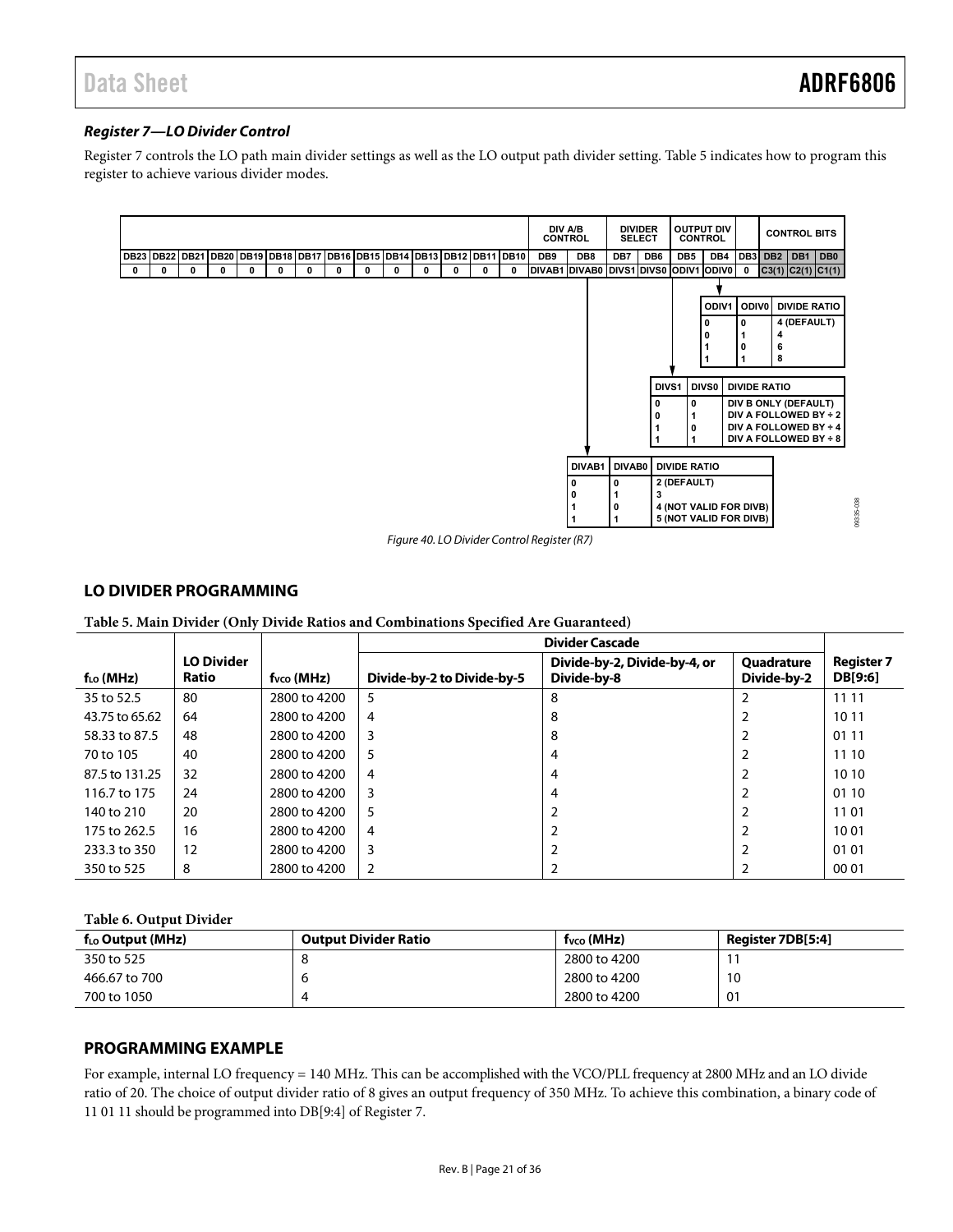09335-039

09335-039

### <span id="page-21-0"></span>APPLICATIONS INFORMATION **BASIC CONNECTIONS**

The basic circuit connections for a typical ADRF6806 application are shown in [Figure 41](#page-21-1).

#### **SUPPLY CONNECTIONS**

The ADRF6806 has several supply connections and on-board regulated reference voltages that should be bypassed to ground using low inductance bypass capacitors located in close proximity to the supply and reference pins of the ADRF6806. Specifically Pin 1, Pin 2, Pin 9, Pin 10, Pin 17, Pin 22, Pin 23, Pin 28, Pin 29, Pin 34, and Pin 40 should be bypassed to ground using individual bypass capacitors. Pin 40 is the decoupling pin for the on-board VCO LDO, and for best phase noise performance, several bypass capacitors ranging from 100 pF to 10 μF may help to improve phase noise performance. For additional details on bypassing the supply nodes, see the evaluation board schematic in [Figure 43](#page-24-1).

#### **SYNTHESIZER CONNECTIONS**

The ADRF6806 includes an on-board VCO and PLL for LO synthesis. An external reference must be applied for the PLL to operate. A 1 V p-p nominal external reference must be applied to Pin 6 through an ac coupling capacitor. The reference is compared to an internally divided version of the VCO output frequency to create a charge pump error current to control and lock the VCO. The charge pump output current is filtered and converted to a control voltage through the external loop filter that is then applied to the VTUNE pin (Pin 39). ADIsimPLL™ can be a helpful tool when designing the external charge pump loop filter. The typical Kv of the VCO, the charge pump output current magnitude, and PFD frequency should all be considered when designing the loop filter. The charge pump current magnitude can be set internally or with an external RSET resistor connected to Pin 5 and ground, along with the internal digital settings applied to the PLL (see the [Register 4—Charge Pump, PFD, and Reference](#page-16-0)  [Path Control](#page-16-0) section for more details).



<span id="page-21-1"></span>Figure 41. Basic Connections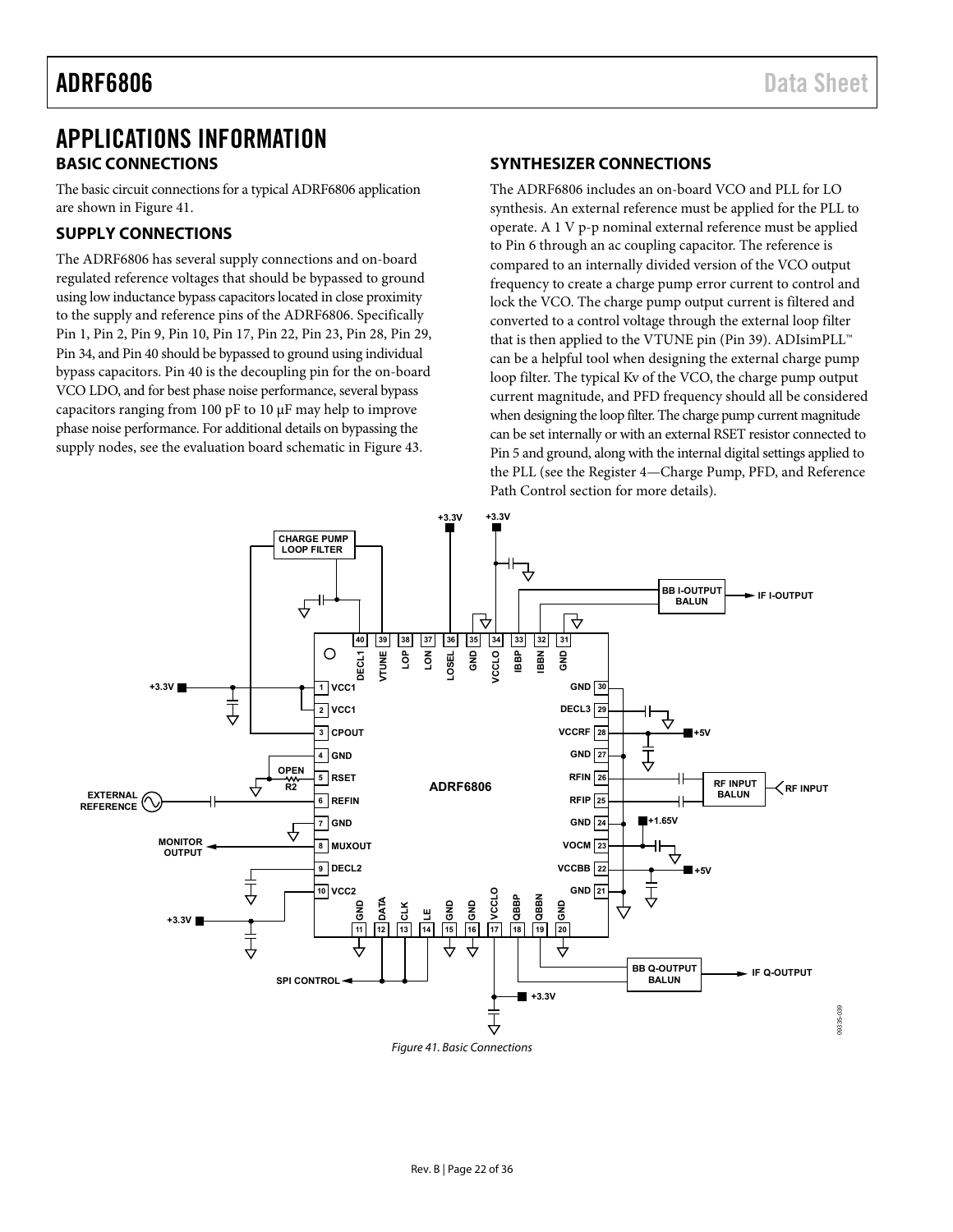### <span id="page-22-0"></span>**I/Q OUTPUT CONNECTIONS**

The ADRF6806 has I and Q baseband outputs. Each output stage consists of emitter follower output transistors with a low differential impedance of 28  $\Omega$  and can source up to 12 mA p-p differentially. A Mini-Circuits TCM9-1+ balun is used to transform a single-ended 50  $\Omega$  load impedance into a nominal 450  $\Omega$ differential impedance.

### **RF INPUT CONNECTIONS**

The ADRF6806 uses a Mini-Circuits ADTL2-18+ balun with a 2:1 impedance ratio to transform a single-ended 50 Ω impedance into a differential 100  $Ω$  impedance. Coupling capacitors whose impedance is small compared to 100  $\Omega$  at the frequency of operation are used to isolate the dc bias points of the RF input stage.

#### **CHARGE PUMP/VTUNE CONNECTIONS**

The ADRF6806 uses a loop filter to create the VTUNE voltage for the internal VCO. The loop filter in its simplest form is an integrating capacitor. It converts the current mode error signal coming out of the CPOUT pin into a voltage in which to control the VCO via the VTUNE voltage. The stock filter on the evaluation board has a bandwidth of 67 kHz. The loop filter contains five components, three capacitors, and two resistors. Changing the values of these components changes the bandwidth of the loop filter.

#### **LO SELECT INTERFACE**

The ADRF6806 has the option of either monitoring a scaled version of the internally generated LO (LOSEL pin driven high at 3.3 V) or providing an external LO source (LOSEL pin driven low to ground, the LDRV bit in Register 5 set low, and the LXL bit in Register 5 set high). See the [Pin Configuration and Function](#page-6-1)  [Descriptions](#page-6-1) section for full operation details.

#### **EXTERNAL LO INTERFACE**

The ADRF6806 provides the option to use an external signal source for the LO into the IQ demodulating mixer core. It is important to note that the applied LO signal is divided down by a divider (programmable to between 4 and 80) prior to the actual IQ demodulating mixer core. The divider is determined by the register settings in the LO path and mixer control register (see the [Register 5—LO Path and Demodulator Control](#page-18-1) section). The LO input pins (Pin 37 and Pin 38) present a broadband differential 50  $\Omega$  input impedance. The LOP and LON input pins must be ac-coupled. This is achieved on the evaluation board via a Mini-Circuits TC1-1-13+ balun with a 1:1 impedance ratio. When not in use, the LOP and LON pins can be left unconnected.

#### **SETTING THE FREQUENCY OF THE PLL**

The frequency of the VCO/PLL, once locked, is governed by the values programmed into the PLL registers, as follows:

 $f_{PLL} = f_{PFD} \times 2 \times (INT + FRAC/MOD)$ 

where:

*fPLL* is the frequency at the VCO when the loop is locked. *fPFD* is the frequency at the input of the phase frequency detector. *INT* is the integer divide ratio programmed into Register 0. *MOD* is the modulus divide ratio programmed into Register 1. *FRAC* is the fractional value programmed into Register 2.

The practical lower limit of the reference input frequency is determined by the combination of the desired f<sub>PLL</sub> and the maximum programmable integer divide ratio of 119 and reference input frequency multiplier of 2. For a maximum  $f_{\text{PLL}}$  of 4200 MHz,

 $f_{REF}$  >  $\sim$   $f_{PLL}/(f_{PFD} \times 2 \times 2)$ , or 8.8 MHz.

A lock detect signal is available as one of the selectable outputs through the MUXOUT pin, with logic high signifying that the loop is locked.

#### **REGISTER PROGRAMMING**

Because Register 6 controls the powering of the VCO and charge pump, it must be programmed once before programming the PLL frequency (Register 0, Register 1, and Register 2).

The registers should be programmed starting with the highest register (Register 7) first and then sequentially down to Register 0 last. When Register 0, Register 1, or Register 2 is programmed, an internal VCO calibration is initiated that must execute when the other registers are set. Therefore, the order must be Register 7, Register 6, Register 5, Register 4, Register 3, Register 2, Register 1, and then Register 0. Whenever Register 0, Register 1, or Register 2 is written to, it initializes the VCO calibration (even if the value in these registers does not change). After the device has been powered up and the registers configured for the desired mode of operation, only Register 0, Register 1, or Register 2 must be programmed to change the LO frequency.

If none of the register values is changing from their defaults, there is no need to program them.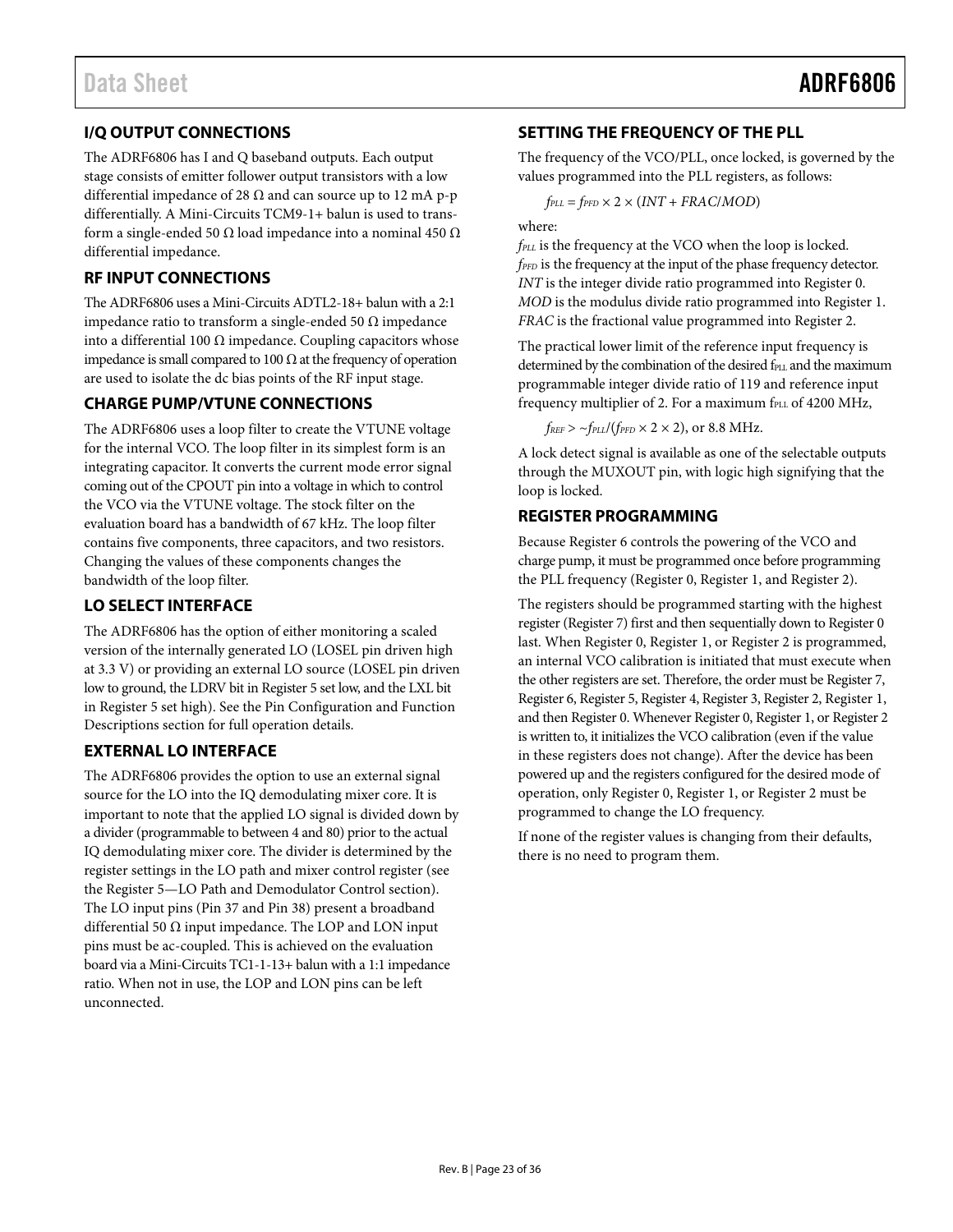EVM is a measure used to quantify the performance of a digital radio transmitter or receiver. A signal received by a receiver has all constellation points at their ideal locations; however, various imperfections in the implementation (such as magnitude imbalance, noise floor, and phase imbalance) cause the actual constellation points to deviate from their ideal locations.

In general, a demodulator exhibits three distinct EVM limitations vs. received input signal power. As signal power increases, the distortion components increase. At large enough signal levels, where the distortion components due to the harmonic nonlinearities in the device are falling in-band, EVM degrades as signal levels increase. At medium signal levels, where the demodulator behaves in a linear manner and the signal is well above any notable noise contributions, the EVM has a tendency to reach an optimal level determined dominantly by either quadrature accuracy and I/Q gain match of the demodulator or the precision of the test equipment. As signal levels decrease, such that the noise is a major contribution, the EVM performance vs. the signal level exhibits a decibel-for-decibel degradation with decreasing signal level. At lower signal levels, where noise proves to be the dominant limitation, the decibel EVM proves to be directly proportional to the SNR.

<span id="page-23-1"></span>The basic test setup to test EVM for the ADRF6806 consisted of an Agilent E4438C, which was used as a signal source. The 140 MHz modulated signal was driven single-ended into the RFIN SMA connector of the ADRF6806 evaluation board. The IQ baseband outputs were taken differentially into a pair of AD8130 difference amplifiers to convert the differential signals to single-ended. The output impedance driven by the ADRF6806 was set to 450  $\Omega$ differential. The single-ended I and Q signals were then sampled by an Agilent DSO7104B oscilloscope. The Agilent 89600 VSA software was used to calculate the EVM of the signal. The signal source used for the reference input was a Wenzel 100 MHz quartz oscillator set to an amplitude of 1 V p-p. The reference path was set to divide-by-four, resulting in a PFD frequency of 25 MHz.

<span id="page-23-0"></span>**EVM MEASUREMENTS [Figure 42](#page-23-1) shows that the ADRF6806 exhibited excellent EVM** performance, with the EVM being better than −40 dB over an RF input range of about +35 dB for a 4 QAM modulated signal at a 5 MHz symbol rate at a 0 Hz IF. The pulse shaping filter's roll-off, or alpha, was set to 0.35. EVM and was tested for both power modes: lower power mode disabled (LPEN = 0) and low power mode enabled (LPEN = 1). When low power mode was enabled, the EVM was better at lower RF input signal levels due to less noise while running in low power mode. While in normal power mode (LPEN = 0), the EVM remained undegraded at higher RF input signal levels.



Figure 42. EVM Measurements @ 140 MHz 16 QAM; Symbol Rate = 5 MHz; BB IF Frequency of 5 MHz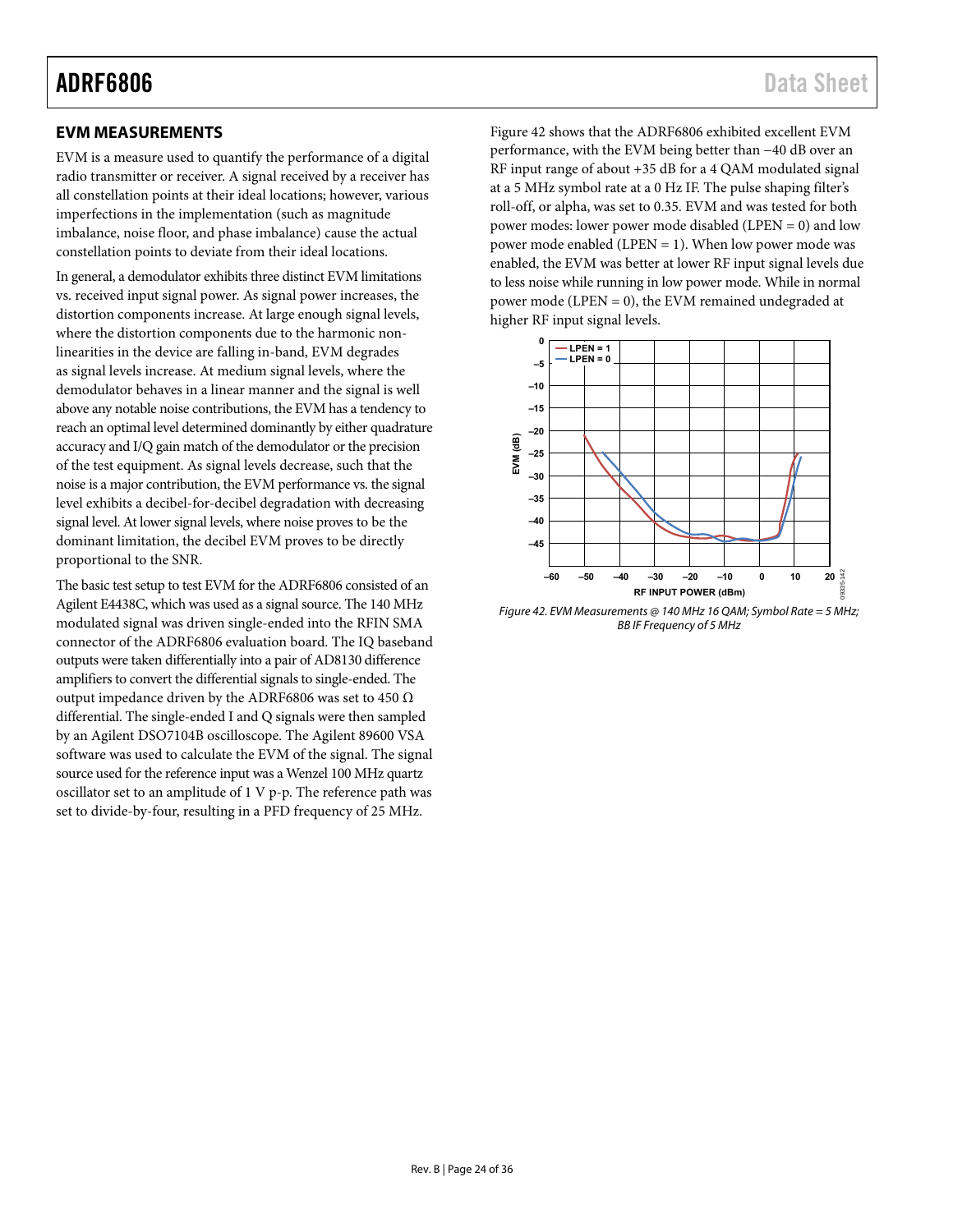### <span id="page-24-0"></span>EVALUATION BOARD LAYOUT AND THERMAL GROUNDING

An evaluation board is available for testing the ADRF6806. The evaluation board schematic is shown in [Figure 43.](#page-24-1)

Table 7 provides the component values and suggestions for modifying the component values for the various modes of operation.



<span id="page-24-1"></span>Figure 43. Evaluation Board Schematic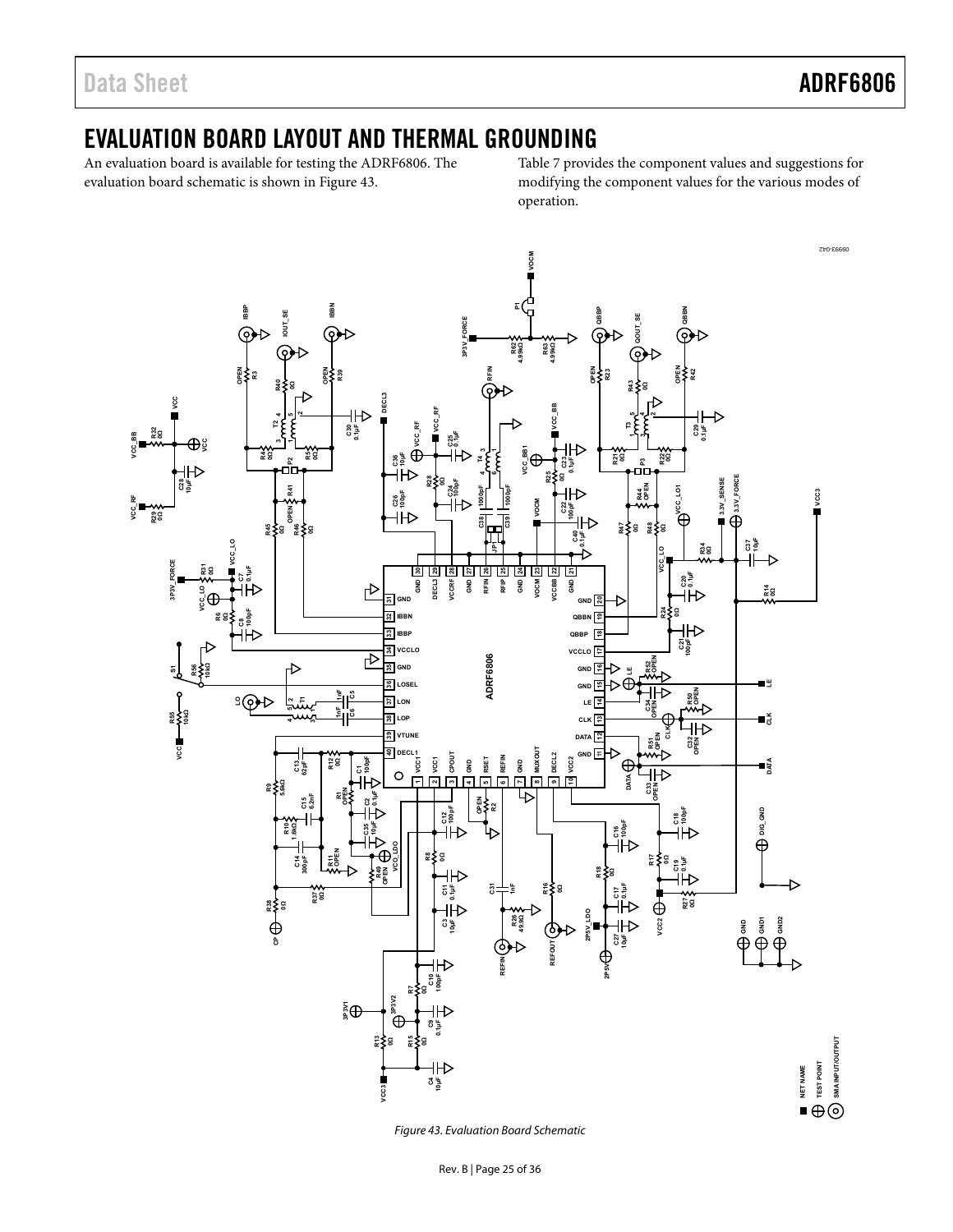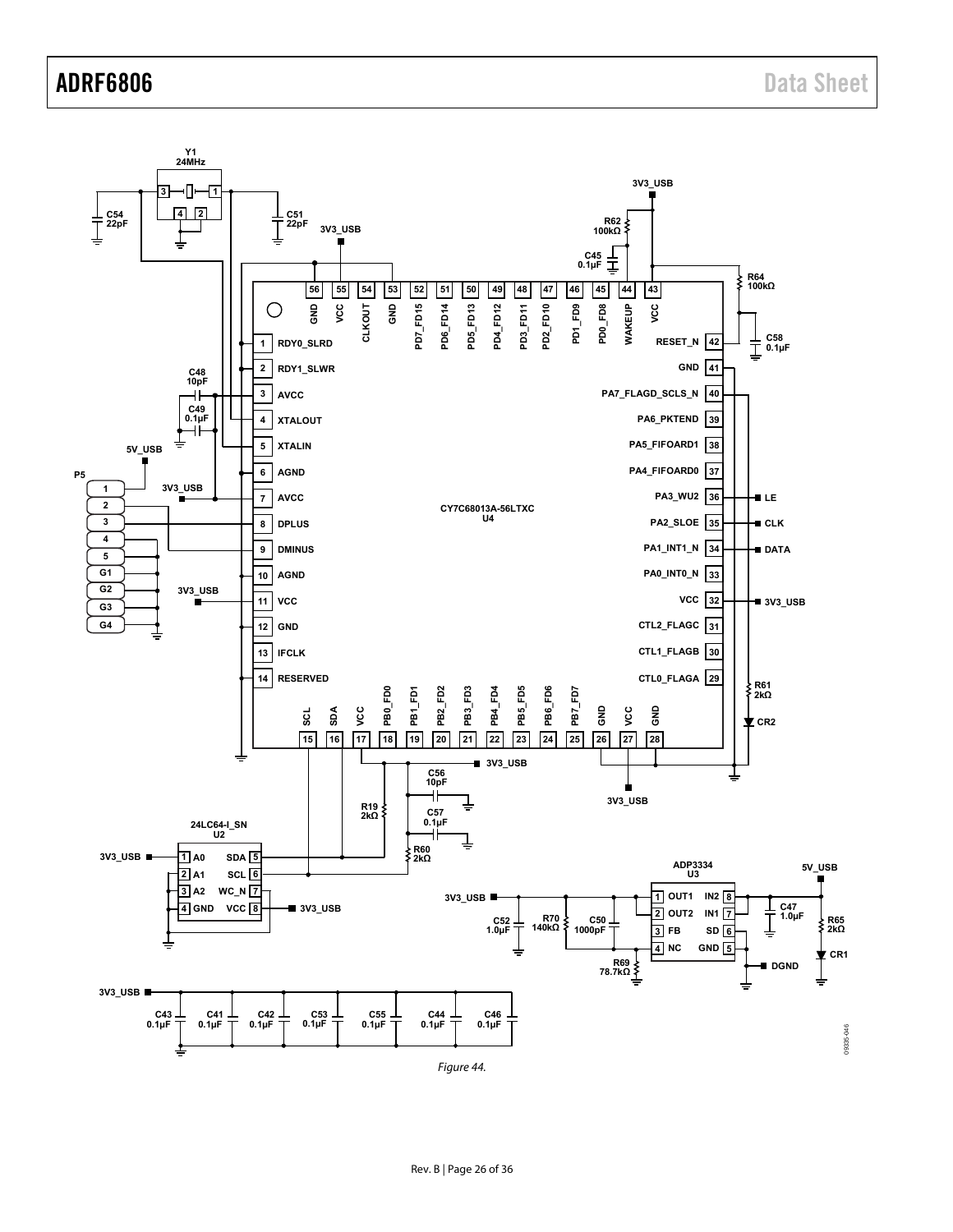The package for the ADRF6806 features an exposed paddle on the underside that should be well soldered to an exposed opening in the solder mask on the evaluation board. [Figure 45](#page-26-0) illustrates the dimensions used in the layout of the ADRF6806 footprint on the ADRF6806 evaluation board (1 mil. = 0.0254 mm).

Note the use of nine via holes on the exposed paddle. These ground vias should be connected to all other ground layers on the evaluation board to maximize heat dissipation from the device package. Under these conditions, the thermal impedance of the ADRF6806 was measured to be approximately 30°C/W in still air.



<span id="page-26-0"></span>Figure 45. Evaluation Board Layout Dimensions for the ADRF6806 Package



Figure 47. ADRF6806 Evaluation Board Bottom Layer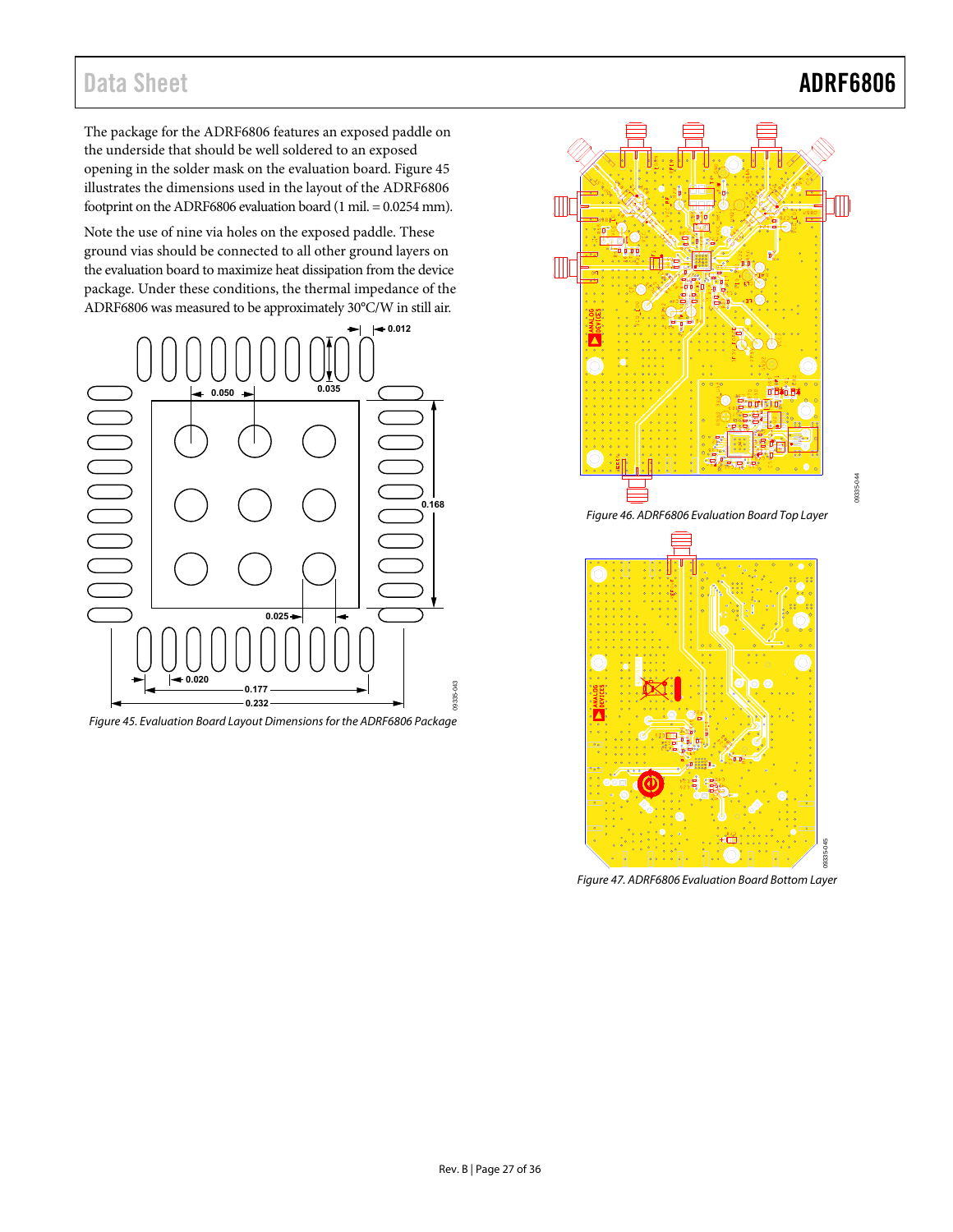| Table 7. Evaluation Board Configuration Options |  |
|-------------------------------------------------|--|
|-------------------------------------------------|--|

| ັ<br>Component                                                                                                                                            | <b>Function</b>                                                                                                                                                                                                                                                                                                                                                                                                                                                                                                                                                                                                                                                                                | <b>Default Condition</b>                                                                                                                                                                                                                                                                                                                    |
|-----------------------------------------------------------------------------------------------------------------------------------------------------------|------------------------------------------------------------------------------------------------------------------------------------------------------------------------------------------------------------------------------------------------------------------------------------------------------------------------------------------------------------------------------------------------------------------------------------------------------------------------------------------------------------------------------------------------------------------------------------------------------------------------------------------------------------------------------------------------|---------------------------------------------------------------------------------------------------------------------------------------------------------------------------------------------------------------------------------------------------------------------------------------------------------------------------------------------|
| VCC, VCC2, VCC_LDO, VCC_LO,<br>VCC_LO1, VCC_RF, VCC_BB1, 3P3V1,<br>3P3V2, 3P3V_FORCE, 2P5V, CLK,<br>DATA, LE, CP, DIG_GND, GND, GND1,<br>GND <sub>2</sub> | Power supply, ground and other test points.<br>Connect a 5 V supply to VCC. Connect a 3.3 V<br>supply to 3P3V_FORCE.                                                                                                                                                                                                                                                                                                                                                                                                                                                                                                                                                                           | VCC, VCC2, VCC_LO, VCC_RF, VCC_BB1,<br>VCC_LO1, VCO_LDO, 3P3V1, 3P3V2, 2P5V =<br>Components Corporation TP-104-01-02,<br>CP, LE, CLK, DATA, 3P3V_FORCE =<br>Components Corporation TP-104-01-06,<br>GND, GND1, GND2, DIG_GND =<br>Components Corporation TP-104-01-00                                                                       |
| R1, R6, R7, R8, R13, R14, R15, R17,<br>R18, R24, R25, R27, R28, R29, R31,<br>R32, R34, R36, R49                                                           | Power supply decoupling. Shorts or power supply<br>decoupling resistors.                                                                                                                                                                                                                                                                                                                                                                                                                                                                                                                                                                                                                       | R1, R6, R7, R8 = $0 \Omega$ (0402),<br>R13, R14, R15, R17 = $0 \Omega$ (0402),<br>R18, R24, R25, R27 = $0 \Omega$ (0402),<br>R28, R29, R31, R32 = $0 \Omega$ (0402),<br>R34, R36 = $0 \Omega$ (0402),<br>$R49 = open (0402)$                                                                                                                |
| C1, C2, C3, C4, C7, C8, C9, C10, C11,<br>C12, C16, C17, C18, C19, C20, C21,<br>C22, C23, C24, C25, C26, C27, C28,<br>C35, C36, C37, C40                   | The capacitors provide the required decoupling of<br>the supply-related pins.                                                                                                                                                                                                                                                                                                                                                                                                                                                                                                                                                                                                                  | C1, C8, C10, C12 = 100 pF (0402),<br>C16, C18, C21, C22 = 100 pF (0402),<br>C <sub>24</sub> , C <sub>26</sub> = 100 pF (0402),<br>C2, C7, C9, C11 = 0.1 $\mu$ F (0402),<br>C17, C19, C20, C23 = 0.1 µF (0402),<br>C25, C40 = $0.1 \mu$ F (0402),<br>C3, C4, C27, C35 = 10 µF (0603),<br>C36, C37 = 10 µF (0603),<br>$C28 = 10 \mu F (3216)$ |
| T1, C5, C6                                                                                                                                                | External LO path. The T1 transformer provides<br>single-ended-to-differential conversion. C5 and C6<br>provide the necessary ac coupling.                                                                                                                                                                                                                                                                                                                                                                                                                                                                                                                                                      | $C5, C6 = 1$ nF (0603),<br>$T1 = TC1-1-13+ Mini-Circuits$                                                                                                                                                                                                                                                                                   |
| R16, R26, R58, C31                                                                                                                                        | REFIN input path. R26 provides a broadband 50 $\Omega$<br>termination followed by C31, which provides the<br>ac coupling into REFIN. R16 provides an external<br>connectivity to the MUXOUT feature described in<br>Register 4. R58 provides option for connectivity to<br>the P1-6 line of a 9-pin D-sub connector for dc<br>measurements.                                                                                                                                                                                                                                                                                                                                                    | $R26 = 49.9 \Omega (0402)$ ,<br>$R16 = 0 \Omega (0402)$ ,<br>$R58 =$ open (0402),<br>$C31 = 1 nF(0603)$                                                                                                                                                                                                                                     |
| R2, R9, R10, R11, R12, R37, R38, R59,<br>C14, C15, C13                                                                                                    | Loop filter component options. A variety of loop<br>filter topologies is supported using component<br>placements C13, C14, C15, R9, and R10. R38 and<br>R59 provide connectivity options to numerous test<br>points for engineering evaluation purposes. R2<br>provides resistor programmability of the charge<br>pump current (see Register 4 description). R37<br>connects the charge pump output to the loop filter.<br>R12 references the loop filter to the VCO_LDO.                                                                                                                                                                                                                      | R12, R37, R38 = $0 \Omega$ (0402),<br>$R59 = open (0402)$ ,<br>$R9 = 5.6$ k $\Omega$ (0402),<br>$R10 = 1.6 k\Omega (0402)$ ,<br>R2, R11 = open $(0402)$ ,<br>$C13 = 62pF(0402)$ ,<br>$C14 = 300pF(0402)$ ,<br>$C15 = 6.2nF(1206)$                                                                                                           |
| R3, R4, R5, R21, R22, R23, R39, R40,<br>R41, R42, R43, R44, R45, R46, R47,<br>R48, C29, C30, T2, T3, P2, P3                                               | IF I/Q output paths. The T2 and T3 baluns provide a<br>9:1 impedance transformation; therefore, with a 50 $\Omega$<br>load on the single-ended IOUT/QOUT side, the center<br>tap side of the balun presents a differential 450 $\Omega$<br>to the ADRF6806. The center taps of the baluns are<br>ac grounded through C29 and C30. The baluns create<br>a differential-to-single-ended conversion for ease<br>of testing and use, but an option to have straight<br>differential outputs is achieved via populating R3,<br>R39, R23, and R42 with 0 $\Omega$ resistors and removing<br>R4, R5, R21, and R22. P2 and P3 are differential<br>measurement test points (not to be used as jumpers). | R4, R5, R21, R22, = 0 $\Omega$ (0402),<br>R40, R43, R45, R46 = $0 \Omega$ (0402),<br>R47, R48 = $0 \Omega$ (0402),<br>R3, R23, R39, R41, R42, R44 = open (0402),<br>C29, C30, = 0.1 $\mu$ F (0402),<br>T2, T3 = TCM9-1+ Mini-Circuits,<br>P2, P3 = Samtec SSW-102-01-G-S                                                                    |
| C38, C39, T4                                                                                                                                              | RF input interface. T4 provides the single-ended-<br>to-differential conversion required to drive RFIP and<br>RFIN. T4 provides a 2:1 impedance transformation.<br>A single-ended 50 $\Omega$ load on the RFIN SMA<br>connector transforms to a differential 100 $\Omega$<br>presented across the RFIP (Pin 25) and RFIN (Pin 26)<br>pins. C38 and C39 are ac coupling capacitors.                                                                                                                                                                                                                                                                                                             | C38, C39 = 1000 pF (0402),<br>$T4 = ADTL2-18+ Mini-Circuits$                                                                                                                                                                                                                                                                                |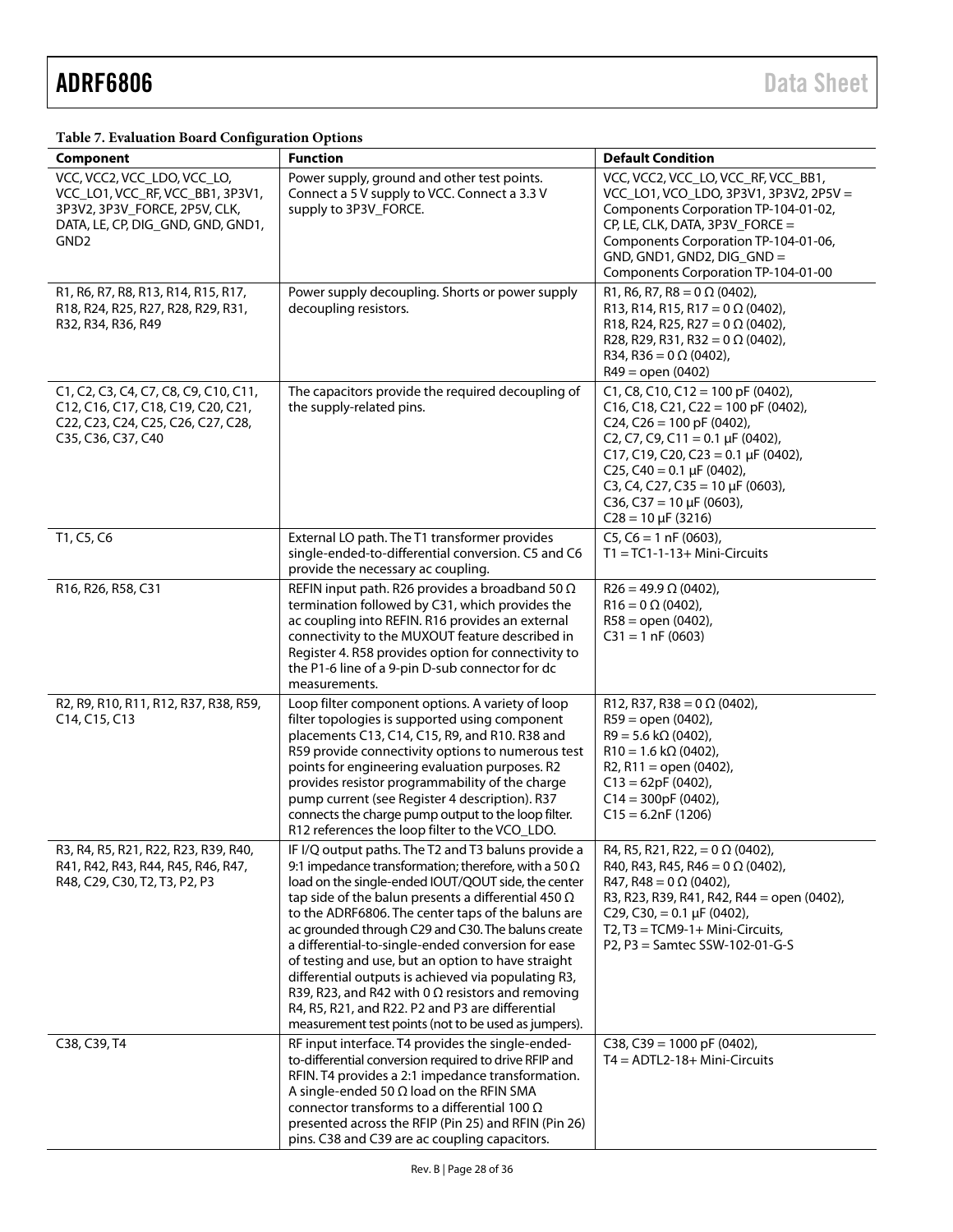| Component                                                                                           | <b>Function</b>                                                                                                                                                                                                                                                                                                                                                                                                                                                                                                                                                                                                                                                                        | <b>Default Condition</b>                                                                                                                                                                                                                                                                                                                                                                 |
|-----------------------------------------------------------------------------------------------------|----------------------------------------------------------------------------------------------------------------------------------------------------------------------------------------------------------------------------------------------------------------------------------------------------------------------------------------------------------------------------------------------------------------------------------------------------------------------------------------------------------------------------------------------------------------------------------------------------------------------------------------------------------------------------------------|------------------------------------------------------------------------------------------------------------------------------------------------------------------------------------------------------------------------------------------------------------------------------------------------------------------------------------------------------------------------------------------|
| R50, R51, R52, C32, C33, C34                                                                        | Serial port interface. Optional RC filters can be<br>installed on the CLK, DATA, and LE lines to filter the<br>PC signals through R50 to R52 and C32 to C34. CLK,<br>DATA, and LE signals can be observed via test points<br>for debug purposes.                                                                                                                                                                                                                                                                                                                                                                                                                                       | R50, R51, R52 = open (0402),<br>C32, C33, C34 = open $(0402)$                                                                                                                                                                                                                                                                                                                            |
| R33, R55, R56, S1                                                                                   | LO select interface. The LOSEL pin, in combination<br>with the LDRV and LXL bits in Register 5, controls<br>whether the LOP and LON pins operate as inputs or<br>outputs. A detailed description of how the LOSEL pin,<br>LDRV bit, and the LXL bit work together to control<br>the LOP and LON pins is found in Table 4 under the<br>LOSEL pin description. Using the S1 switch, the<br>user can pull LOSEL to a logic high (Vcc/2) or a logic<br>low (ground). Resistors R55 and R56 form a resistor<br>divider to provide a logic high of Vcc/2. LO select<br>can also be controlled through Pin 9 of J1. The 0 $\Omega$<br>jumper, R33, must be installed to control LOSEL via J1. | $R33 = 0 \Omega (0402)$ ,<br>R55, R56 = 10 k $\Omega$ (0402),<br>$S1 =$ Samtec TSW-103-08-G-S                                                                                                                                                                                                                                                                                            |
| J1, P1, R62, R63                                                                                    | Engineering test points and external control. J1 is a<br>10-pin connector connected to various important<br>points on the evaluation board that the user can<br>measure or force voltages upon. R62 and R63 form<br>a voltage divider to force a voltage of 1.65 V on<br>VOCM. Note that Jumper P5 must be connected to<br>drive VOCM with the resistor divider.                                                                                                                                                                                                                                                                                                                       | $R62 = R63 = 4.99 k\Omega (0402)$ ,<br>P1 = Samtec SSW-102-01-G-S,<br>J1 = Molex Connector Corp. 10-89-7102                                                                                                                                                                                                                                                                              |
| U2, U3, U4, P5                                                                                      | Cypress microcontroller, EEPROM, and LDO.                                                                                                                                                                                                                                                                                                                                                                                                                                                                                                                                                                                                                                              | U2 = Microchip Technology Inc. MICRO24LC64,<br>U3 = Analog Devices, Inc., ADP3334ACPZ,<br>U4 = Cypress Semiconductor<br>CY7C68013A-56LTXC,<br>P5 = mini USB connector                                                                                                                                                                                                                    |
| C41, C42, C43, C44, C46, C53, C55                                                                   | 3.3 V supply decoupling. Several capacitors are<br>used for decoupling the 3.3 V supply.                                                                                                                                                                                                                                                                                                                                                                                                                                                                                                                                                                                               | C41, C42, C43, C44, C46, C53, C55 = 0.1 µF<br>(0402)                                                                                                                                                                                                                                                                                                                                     |
| C45, C47, C48, C49, C50, C52, C56,<br>C57, C58, R19, R60, R61, R62, R64,<br>R65, R69, R70, CR1, CR2 | USB microcontroller section components                                                                                                                                                                                                                                                                                                                                                                                                                                                                                                                                                                                                                                                 | C47, C52 = 1 $\mu$ F (0402),<br>C48, C56 = 10 pF (0402),<br>C45, C49, C57, C58 = 0.1 µF (0402),<br>$C50 = 1000$ pF (0402),<br>R19, R60, R61 = $2 k\Omega$ (0402),<br>R62, R64 = 100 k $\Omega$ (0402),<br>$R65 = 2 k\Omega (0402)$ ,<br>$R69 = 78.7 k\Omega (0402)$ ,<br>$R70 = 140 k\Omega (0402)$ ,<br>CR1 = ROHM Semiconductor SML-21OMTT86,<br>CR2 = ROHM Semiconductor SML-21OMTT86 |
| Y1, C51, C54                                                                                        | Crystal oscillator (24 MHz) and components.                                                                                                                                                                                                                                                                                                                                                                                                                                                                                                                                                                                                                                            | $Y1 = NDK NX3225SA-24MHz$<br>$C51, C54 = 22$ pF (0402)                                                                                                                                                                                                                                                                                                                                   |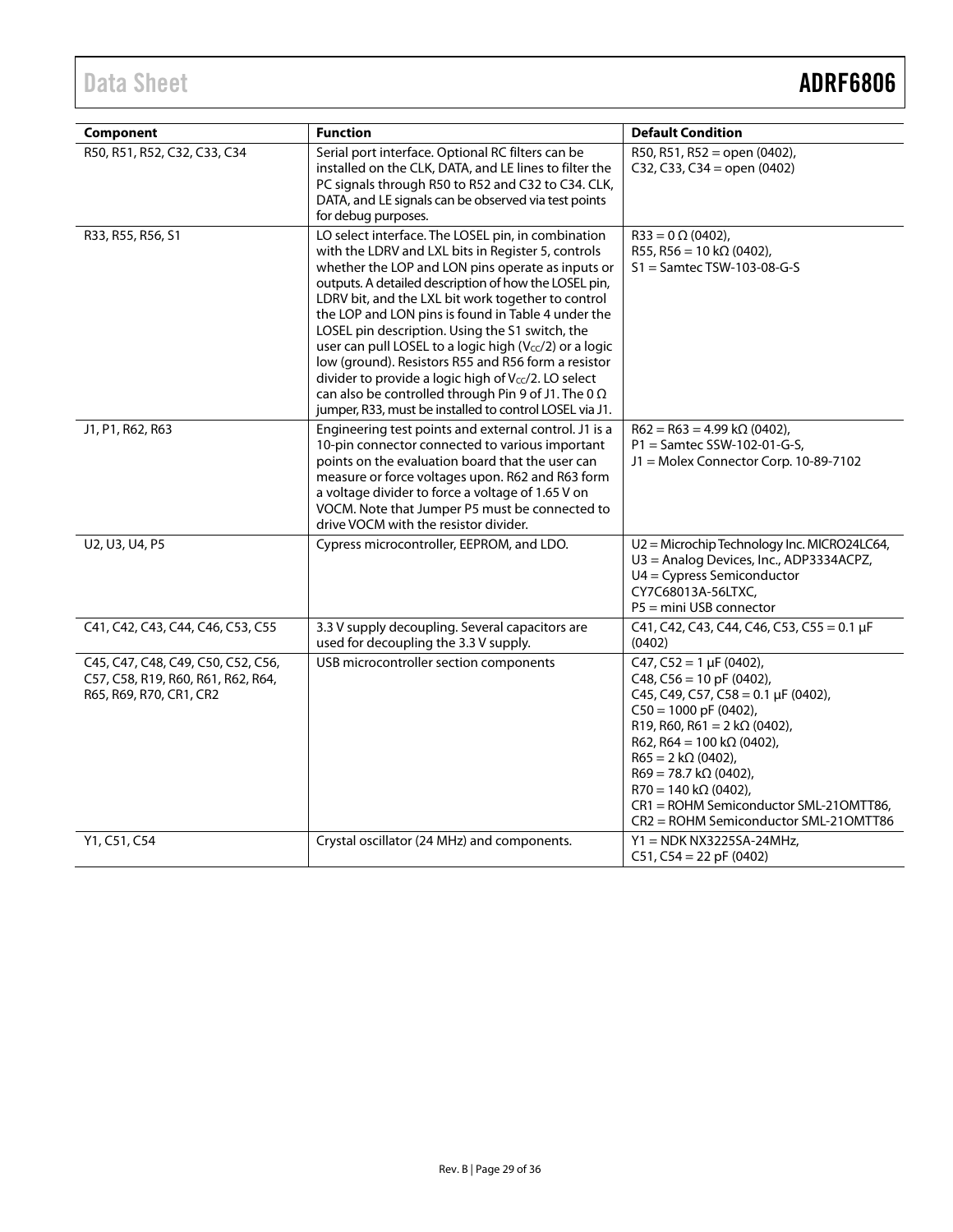#### <span id="page-29-0"></span>**ADRF6806 SOFTWARE**

The ADRF6806 evaluation board can be controlled from PCs using a USB adapter board, which is also available from Analog Devices, Inc.. The USB adapter evaluation documentation and ordering information can be found on the [EVAL-ADF4XXXZ-USB](http://www.analog.com/EVAL-ADF4xxx) product page. The basic user interfaces are shown in [Figure 48](#page-29-1) and [Figure 49.](#page-30-0)

The software allows the user to configure the ADRF6806 for various modes of operation. The internal synthesizer is controlled by clicking on any of the numeric values listed in **RF Section**.

Attempting to program **Ref Input Frequency**, **PFD Frequency**, **VCO Frequency (2×LO)**, **LO Frequency**, or other values in **RF Section** launches the **Synth Form** window shown in [Figure 49](#page-30-0). Using **Synth Form**, the user can specify values for **Local Oscillator Frequency (MHz)** and **External Reference Frequency (MHz)**. The user can also enable the LO output buffer and divider options from this menu. After setting the desired values, it is important to click **Upload all registers** for the new setting to take effect.

| LO Path and Modulator Control<br><b>LO Output Driver Disabled</b>                                        |                                      | <b>RF</b> Section                                                  | Fractional                                 | Charge Pump (CP)<br>Current Reference Source<br>$\overline{\phantom{a}}$                                             | Internal(250uA)                                           |
|----------------------------------------------------------------------------------------------------------|--------------------------------------|--------------------------------------------------------------------|--------------------------------------------|----------------------------------------------------------------------------------------------------------------------|-----------------------------------------------------------|
| ixer LO Source - Internal i                                                                              |                                      | Divide Mode<br>Ref Input Frequency                                 | <b>26 MHz</b>                              | Current Multiplier                                                                                                   | x2                                                        |
| Demodulator Bias Enable<br>Full Power Mode                                                               |                                      | <b>PFD</b> Frequency<br><b>Modulus</b><br>VCO Frequency(2xLO) 2800 | 26 MHz<br>208                              | CP Current (uA)=<br>500uA                                                                                            |                                                           |
|                                                                                                          |                                      | LO Frequency                                                       | <b>140 MHz</b>                             | Charge Pump Control                                                                                                  | $Hi-Z$<br><b>PFD</b>                                      |
|                                                                                                          |                                      | Channel Step Size                                                  | $12.5$ kHz                                 | <b>CP Control Source</b><br>PFD Phase Offset Multiplier (0-31)<br>6<br>PFD Phase Offset Polarity<br>PFD Phase Offset | x 22.5°/CP current multiplier<br>positive<br>$67.5^\circ$ |
| Output Reference Mux Source<br><b>Lock Detect</b>                                                        |                                      | <b>VCO Controls and Enables</b><br>VCO Enable                      | <b>Enable</b>                              | <b>PFD</b><br>PFD Divider Path Edge Sensitivity                                                                      |                                                           |
| <b>SDM Dither Control</b>                                                                                |                                      | VCO LDO Enable                                                     | <b>Enable</b><br><b>Enable</b>             | Falling Edge -<br>۰<br>PFD Reference Path Edge Sensitivity                                                           |                                                           |
| Dither Restart Value<br><b>SDM Dither Enable</b><br>SDM Dither Magnitude                                 | 1.<br>Dither En<br>1                 | 3.3V Switch Enable<br>Charge Pump Enable                           | <b>Enable</b>                              | ۰<br>Falling Edge v<br>٠<br>PFD Anti Backlash Delav<br>$0$ nsec.                                                     |                                                           |
| VCO Band Select from SPI<br>VCO Amplitude Setting                                                        | 32<br>24                             | VCO Switch Control from SPI<br>Regular                             |                                            | ٠                                                                                                                    |                                                           |
| VCO Band Select and SW Source<br>To be Loaded in Registers on Next Update<br><b>MSB</b><br><b>Binary</b> | Band Cal $\rightarrow$<br>LSB<br>Hex | <b>R0 Updated</b>                                                  | <b>All Registers Updated</b><br>R4 Updated | To be Loaded in Registers on Next Update<br><b>MSB</b><br><b>Binary</b>                                              | <b>LSB</b><br>Hax                                         |
| 0000 0000 0000 0000 0010 1 000<br>0000 0001 0000 0 001<br>0000<br>0000                                   | 000028<br>000101                     | R1 Updated                                                         | <b>R5 Updated</b>                          | 0000 1010 0110 0111 1000 0 100<br>0000 0000 0000 0000 1000 0 101                                                     | 0a6784<br>000085                                          |
| 0000 0000 0001 1001                                                                                      | 0000 0 010<br>001902                 | <b>R2 Updated</b><br>R3 Updated                                    | <b>R6 Updated</b><br>R7 Updated            | 0001 1110 0110 0001 0000 0 110                                                                                       | 1e6106                                                    |
| 0110 0000 0000 0000 0000 1 011                                                                           | 60000b                               |                                                                    |                                            | 0000 0000 0000 0011 0101 0 111                                                                                       | 000057                                                    |

<span id="page-29-1"></span>Figure 48. Evaluation Board Software Main Window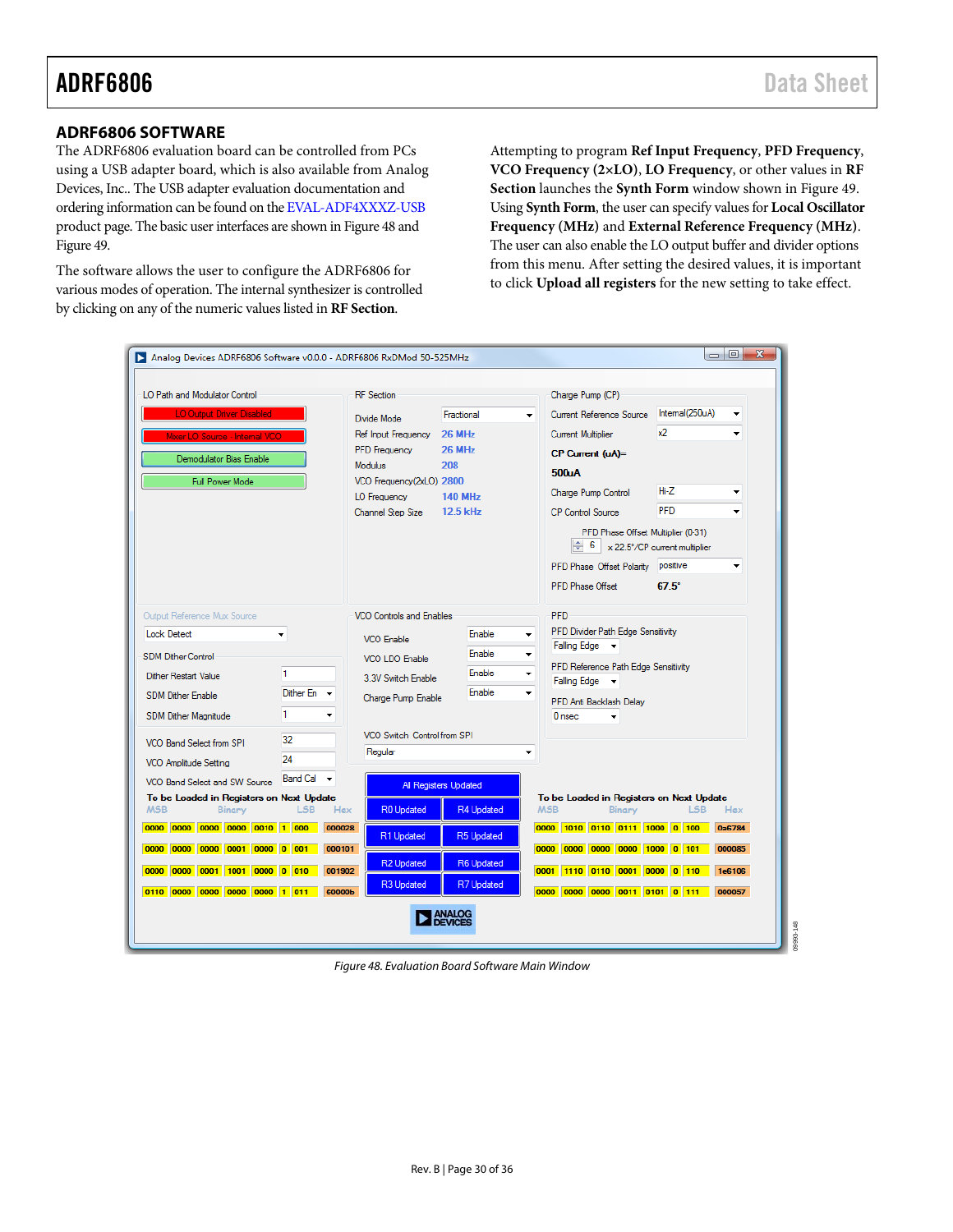

<span id="page-30-0"></span>Figure 49. Evaluation Board Software Synth Form Window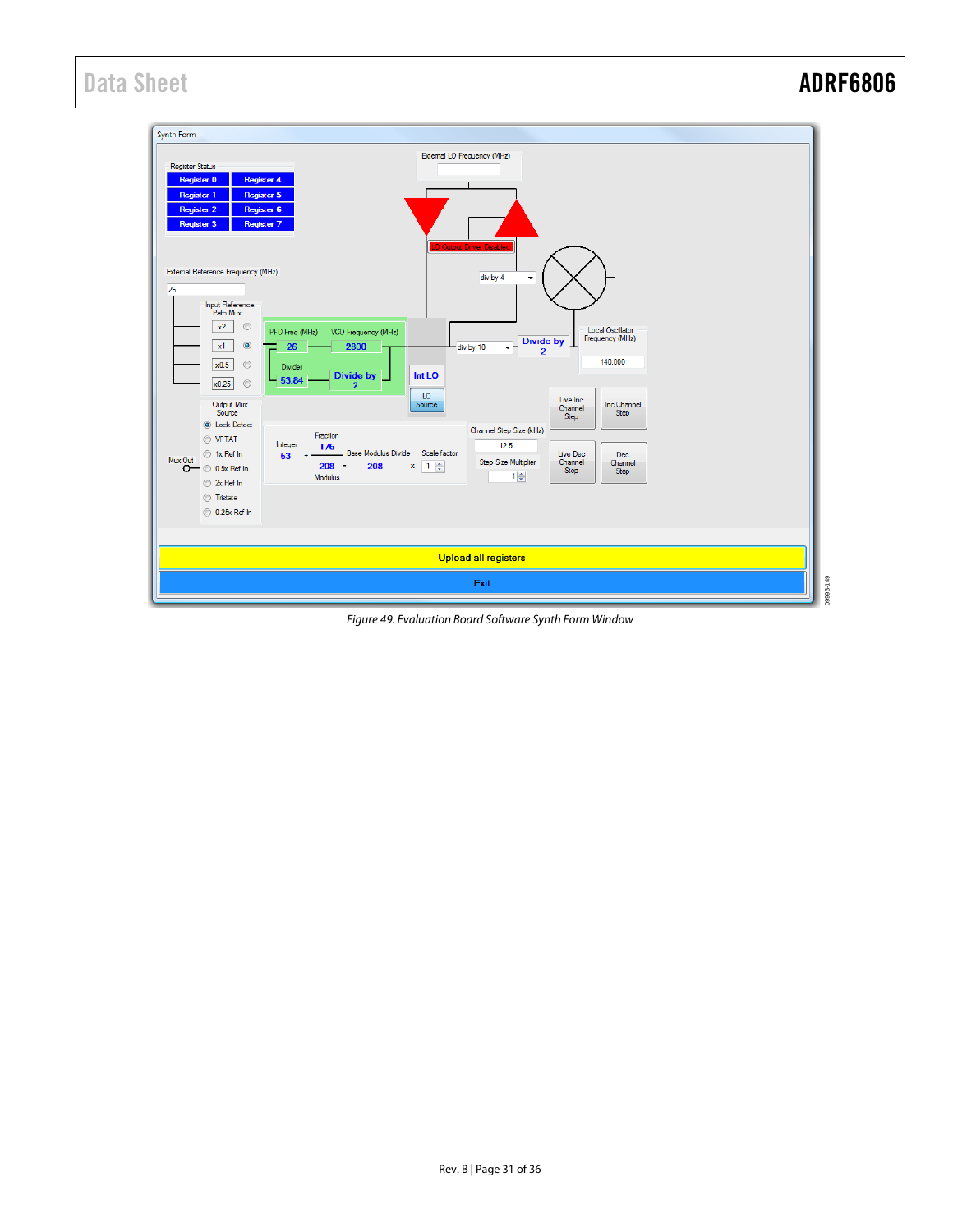## <span id="page-31-0"></span>CHARACTERIZATION SETUPS

[Figure 50](#page-32-0) to [Figure 52](#page-34-0) show the general characterization bench setups used extensively for the ADRF6806. The setup shown in [Figure 50](#page-32-0) was used to do the bulk of the testing. An automated Agilent VEE program was used to control the equipment over the IEEE bus. This setup was used to measure gain, input P1dB, output P1dB, input IP2, input IP3, IQ gain mismatch, IQ quadrature accuracy, and supply current. The evaluation board was used to perform the characterization with a Mini-Circuits TCM9-1+ balun on each of the I and Q outputs. When using the TCM9-1+ balun below 5 MHz (the specified 1 dB low frequency corner of the balun), distortion performance degrades; however, this is not the ADRF6806 degrading, merely the low frequency corner of the balun introducing distortion effects. Through this balun, the 9-to-1 impedance transformation effectively presented a 450 Ω differential load at each of the I and Q channels. The use of the

broadband Mini-Circuits ADTL2-18+ balun on the input provided a differential balanced RF input. The losses of both the input and output baluns were de-embedded from all measurements.

To do phase noise and reference spur measurements, the setup shown in [Figure 52](#page-34-0) was used. Phase noise was measured at the baseband output (I or Q) at a baseband carrier frequency of 50 MHz. The baseband carrier of 50 MHz was chosen to allow phase noise measurements to be taken at frequencies of up to 20 MHz offset from the carrier. The noise figure was measured using the setup shown in [Figure 51](#page-33-0) at a baseband frequency of 10 MHz.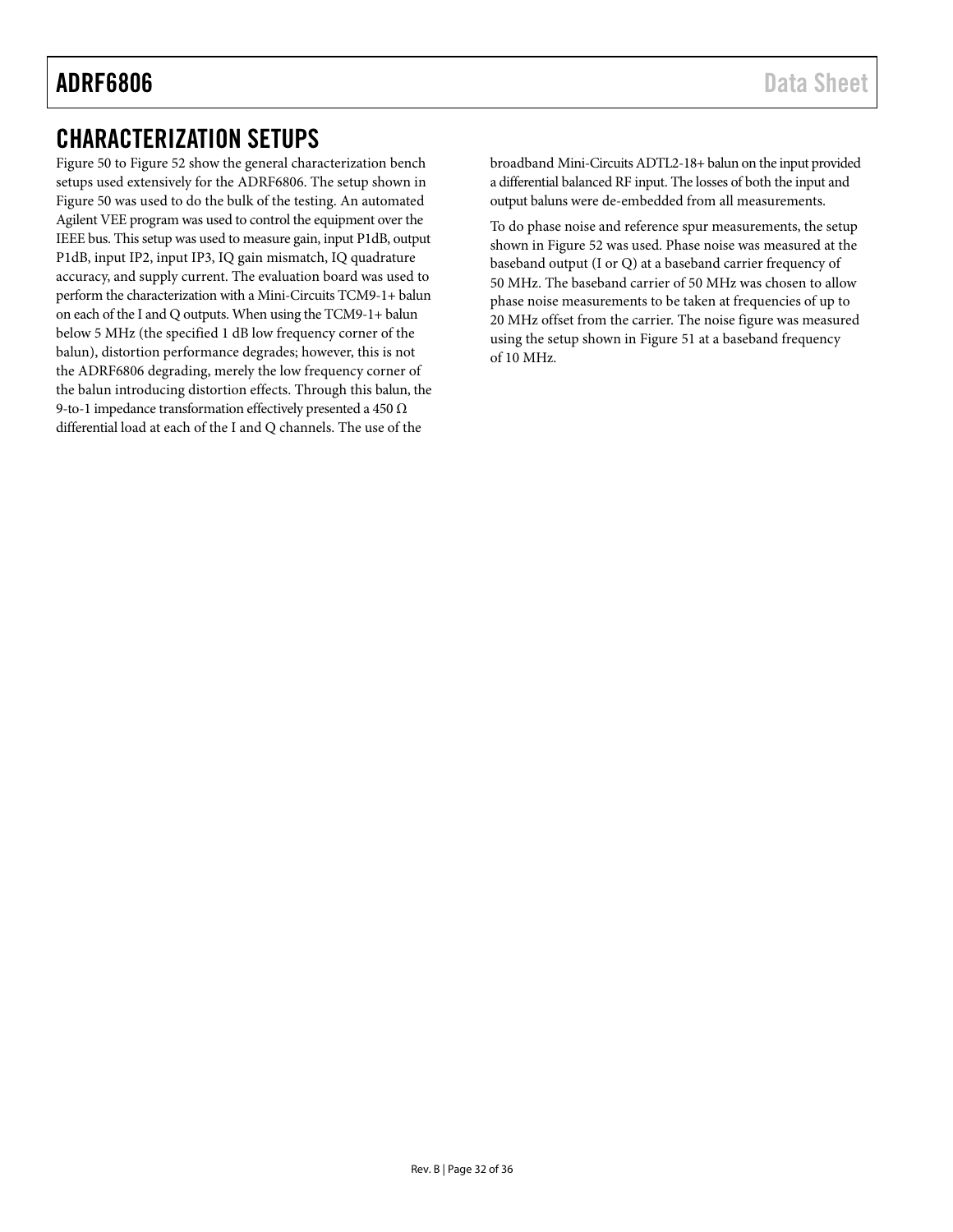09335-048



<span id="page-32-0"></span>Figure 50. General Characterization Setup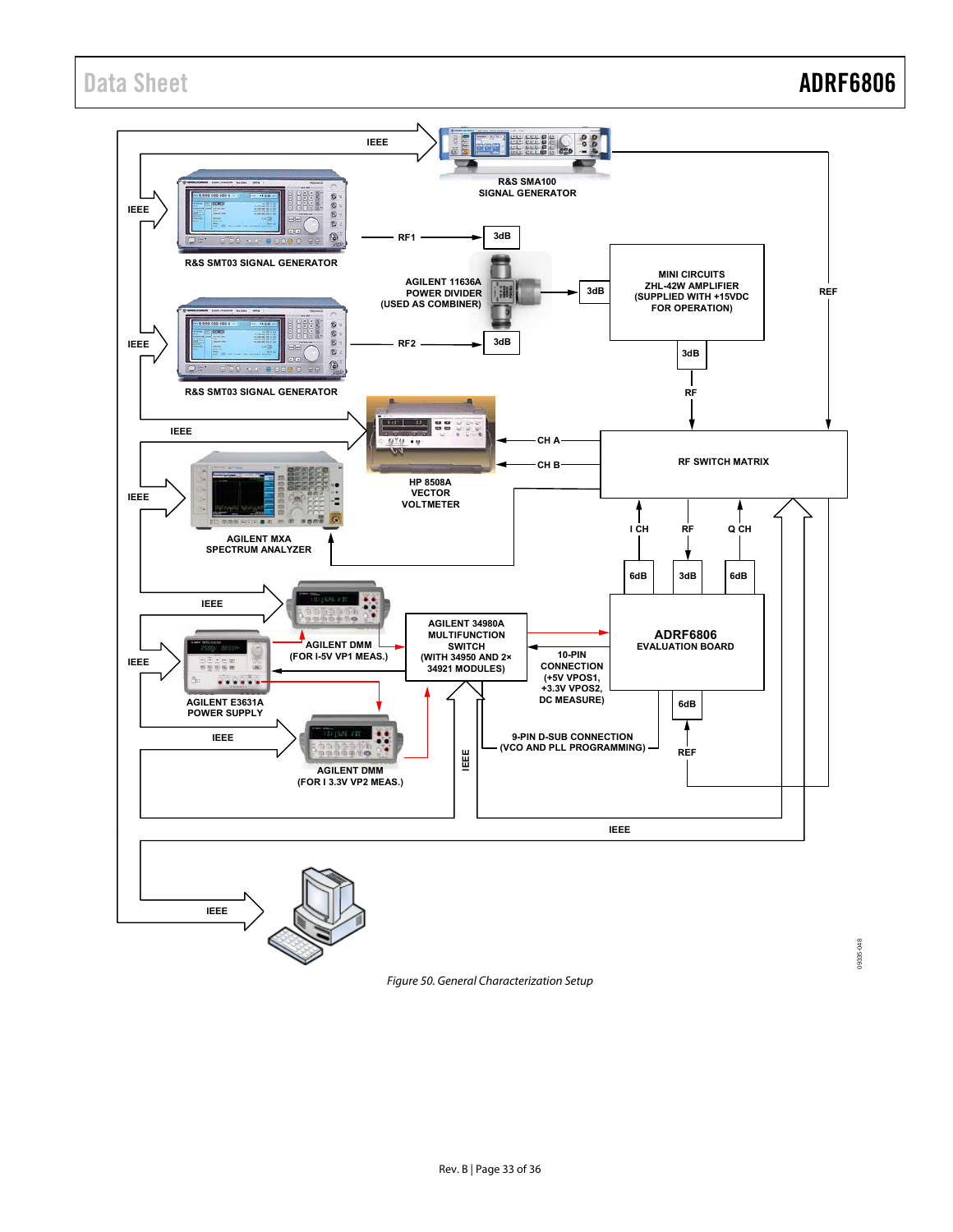09335-049



<span id="page-33-0"></span>Figure 51. Noise Figure Characterization Setup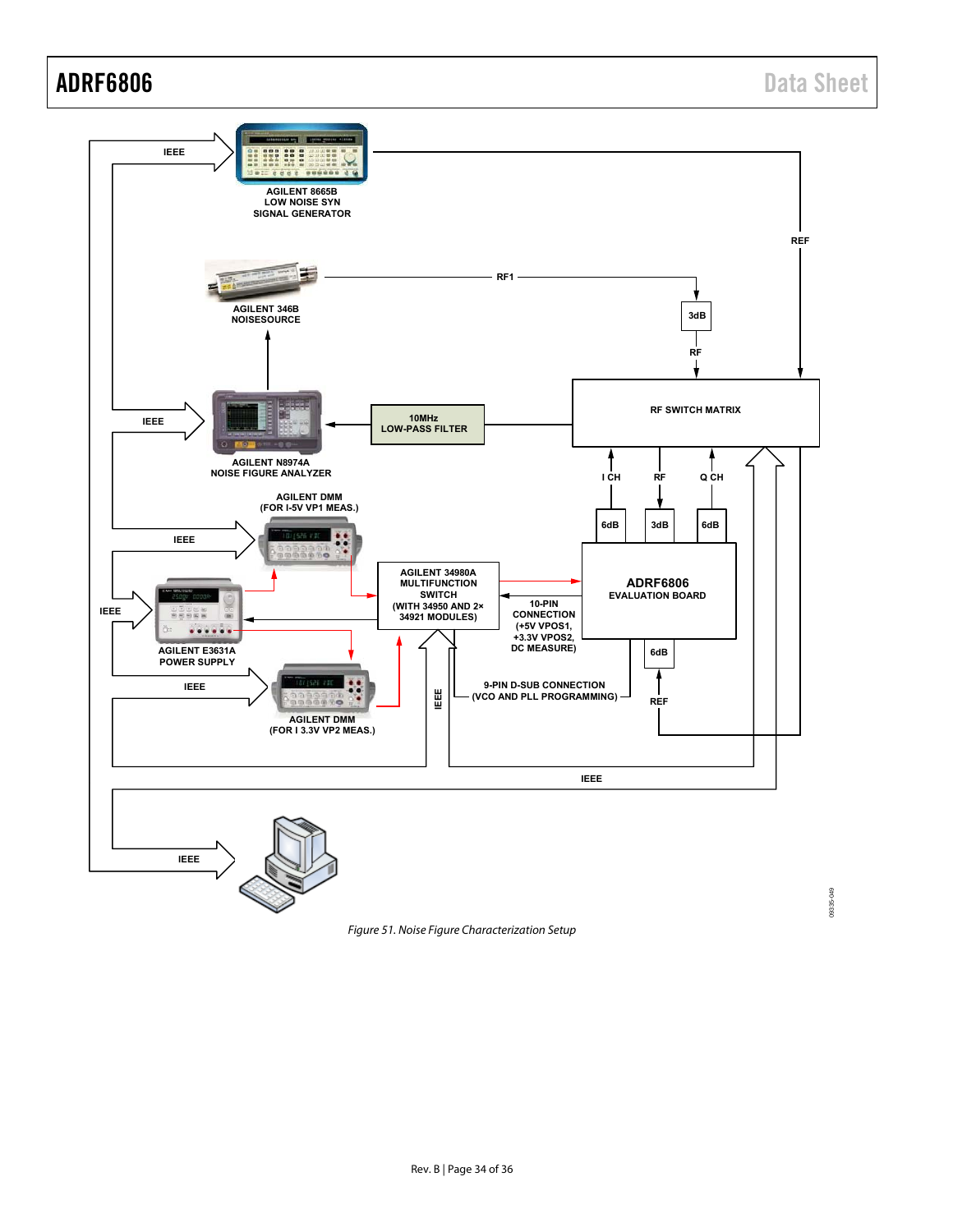<span id="page-34-0"></span>